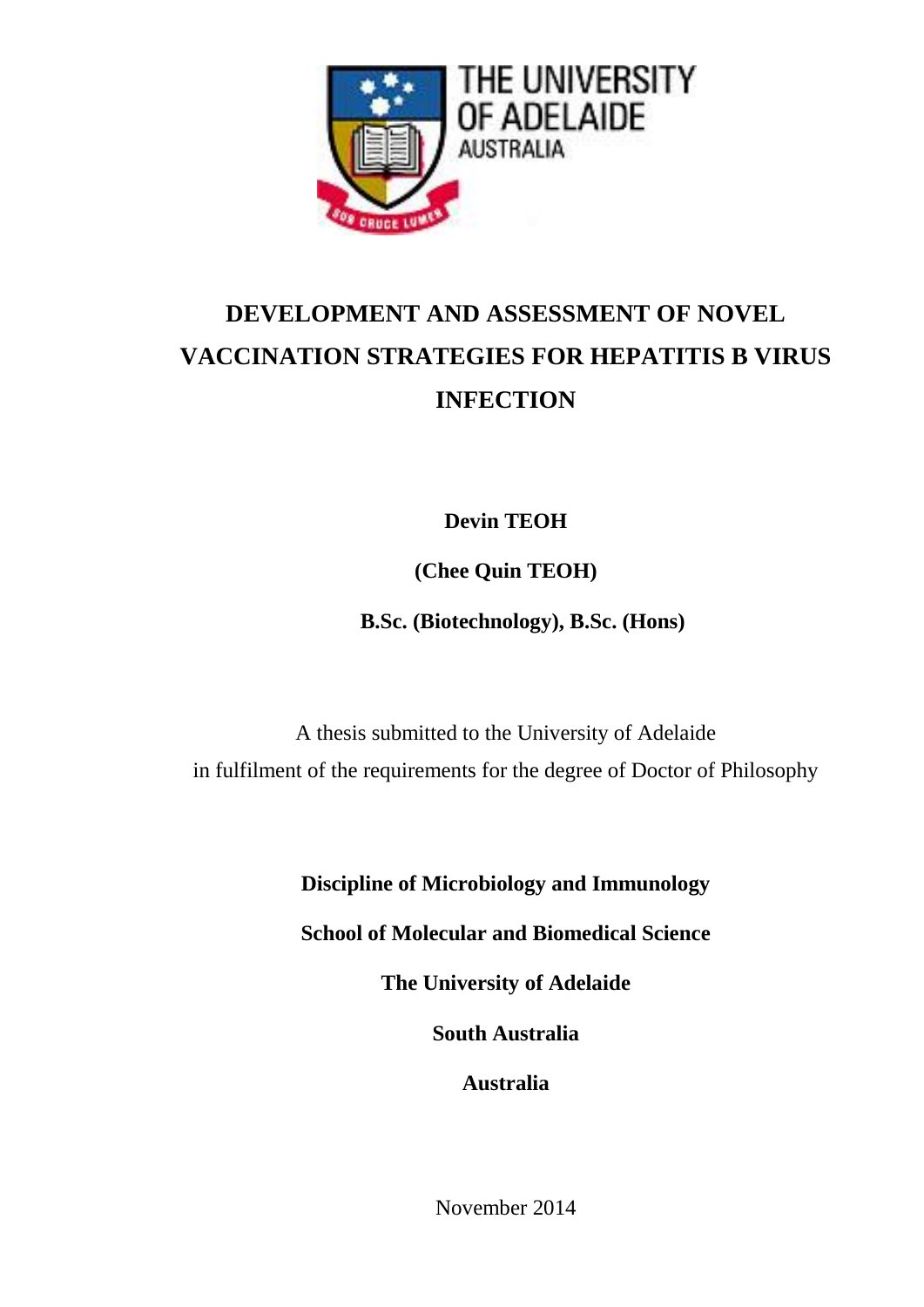## **To my loving family**

for your boundless love, care, support and always being there for me

### **&**

## **To Jean Ang**

who stood by me when things looked bleak and supported me each step of the way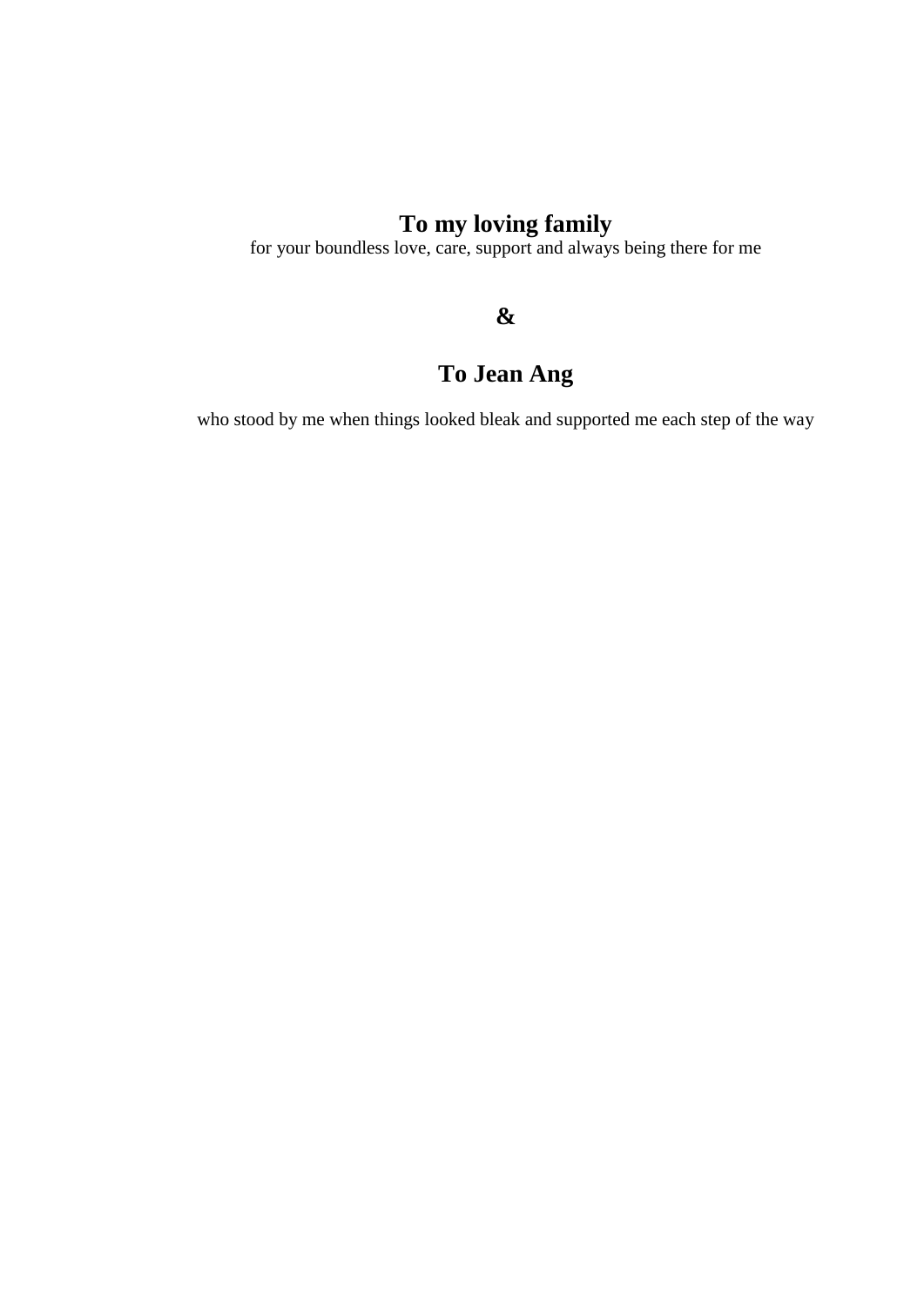## **Table of Contents**

### **Chapter 1 Introduction**

| 1.1     |                                                                                      |  |
|---------|--------------------------------------------------------------------------------------|--|
| 1.2     |                                                                                      |  |
| 1.2.1   |                                                                                      |  |
| 1.2.2   |                                                                                      |  |
| 1.2.3   | Duck hepatitis B virus structure and genome organisation-------------------------9   |  |
| 1.3     |                                                                                      |  |
| 1.3.1   | Viral entry, transcription and translation to generate new virus------------------10 |  |
| 1.3.2   | An important reservoir of hepadnavirus infection - cccDNA---------------------13     |  |
| 1.4     |                                                                                      |  |
| 1.4.1   |                                                                                      |  |
| 1.4.1.1 |                                                                                      |  |
| 1.4.2   |                                                                                      |  |
| 1.5     |                                                                                      |  |
| 1.6     |                                                                                      |  |
| 1.6.1   |                                                                                      |  |
| 1.6.2   |                                                                                      |  |
| 1.6.3   |                                                                                      |  |
| 1.7     |                                                                                      |  |
| 1.7.1   |                                                                                      |  |
| 1.7.2   |                                                                                      |  |
| 1.7.2.1 |                                                                                      |  |
| 1.7.2.2 | Antiviral resistance to Nucleotide/nucleoside analogues---------------------------30 |  |
| 1.8     |                                                                                      |  |
| 1.8.1   |                                                                                      |  |
| 1.8.2   |                                                                                      |  |
| 1.8.2.1 | Mechanism of antigen presentation following DNA vaccination---------------34         |  |
| 1.8.2.2 |                                                                                      |  |
| 1.8.2.3 |                                                                                      |  |
| 1.8.2.4 |                                                                                      |  |
| 1.8.2.5 |                                                                                      |  |
| 1.9     |                                                                                      |  |
| 1.9.1   |                                                                                      |  |
| 1.9.2   |                                                                                      |  |
| 1.9.3   |                                                                                      |  |
| 1.9.4   |                                                                                      |  |
| 1.9.5   | Poxvirus vaccine developed to treat hepadnavirus infection---------------------46    |  |
| 1.10    |                                                                                      |  |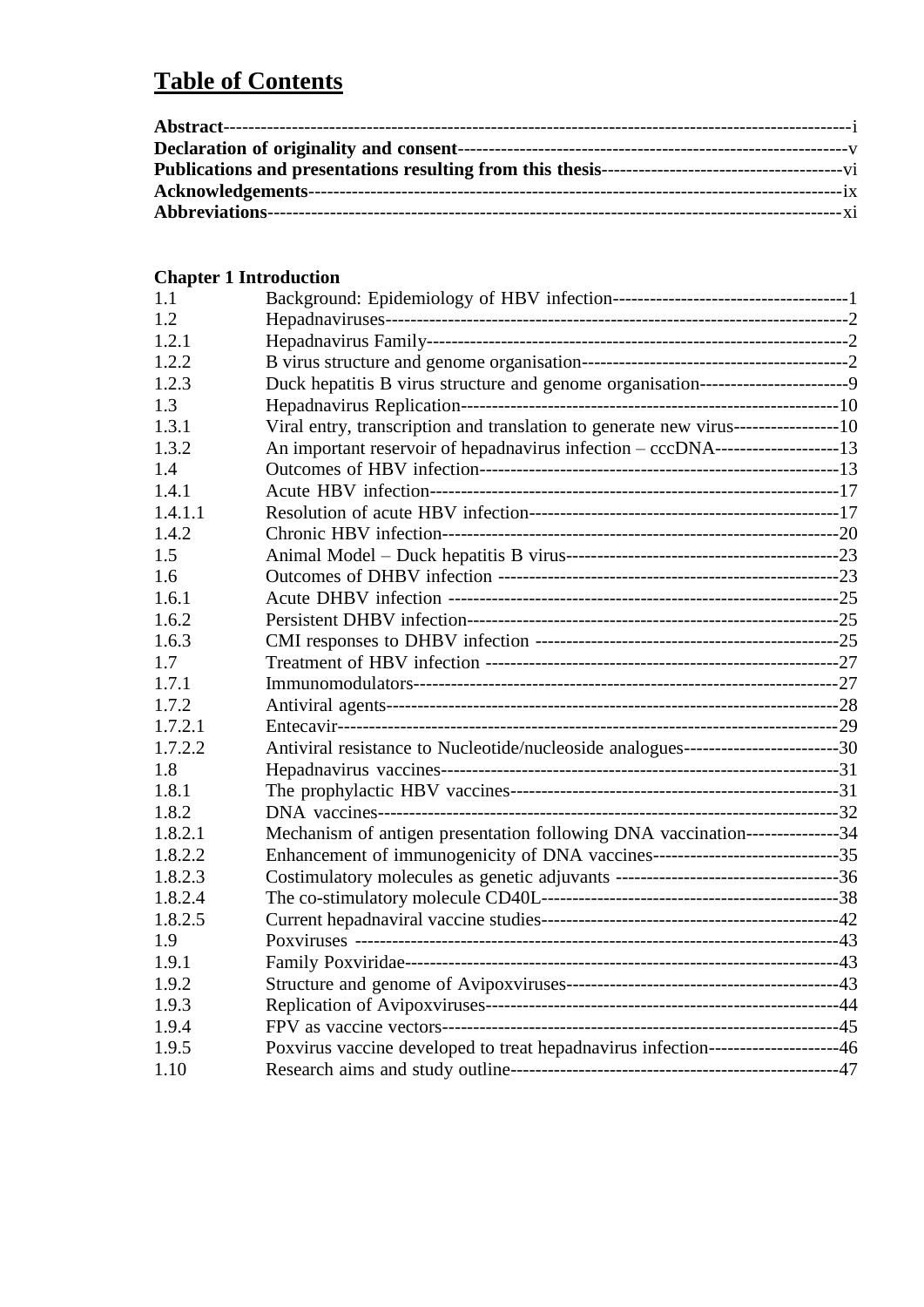#### **Chapter 2 Materials and Methods**

| 2.1     |                                                                                     |  |
|---------|-------------------------------------------------------------------------------------|--|
| 2.2     |                                                                                     |  |
| 2.2.1   | Preparation of primary duck embryonic fibroblasts (PDEF)---------------------50     |  |
| 2.2.2   | Collection and purification of duck peripheral blood mononuclear cells              |  |
| 2.2.3   | Cell culture and PHA and ConA stimulation of spleen cells----------------------51   |  |
| 2.2.4   |                                                                                     |  |
| 2.2.5   |                                                                                     |  |
| 2.2.6   | Detection of DHBV antigens using Immuno-fluorescence (IMF) assay-------54           |  |
| 2.2.7   |                                                                                     |  |
| 2.3     | Production of polyclonal and mAB to recombinant DHBV core antigen                   |  |
| 2.3.1   |                                                                                     |  |
| 2.3.1.1 | Growth and transformed E.coli strains and partial purification of rDHBcAg           |  |
| 2.3.1.2 | Separation and isolation of rDHBcAg particles by caesium chloride isopycnic         |  |
| 2.3.1.3 |                                                                                     |  |
| 2.3.1.4 | Precipitation of rDHBcAg using trichloroacetic acid (TCA)------------------------63 |  |
| 2.3.1.5 | To concentrate rDHBcAg particles and to determine the concentration of              |  |
| 2.3.2   |                                                                                     |  |
| 2.3.2.1 | Testing antibody responses by ELISA following immunisation with                     |  |
| 2.3.2.2 | Absorption of polyclonal antisera with normal duck liver (NDL) and NDS---65         |  |
| 2.3.3   |                                                                                     |  |
| 2.3.3.1 |                                                                                     |  |
| 2.3.3.2 |                                                                                     |  |
| 2.4     |                                                                                     |  |
| 2.4.1   | Sub cloning of DuCD40L gene into pcSNA3 expression vector--------------------69     |  |
| 2.4.1.1 |                                                                                     |  |
| 2.4.1.2 |                                                                                     |  |
| 2.4.1.3 |                                                                                     |  |
| 2.4.1.4 |                                                                                     |  |
| 2.4.1.5 |                                                                                     |  |
| 2.4.1.6 |                                                                                     |  |
| 2.4.1.7 |                                                                                     |  |
| 2.4.2   |                                                                                     |  |
| 2.4.3   |                                                                                     |  |
| 2.4.4   | Quantitative reverse transcription PCR (qRT-PCR) to detect iNOS mRNA---75           |  |
| 2.5     |                                                                                     |  |
| 2.5.1   |                                                                                     |  |
| 2.5.2   |                                                                                     |  |
| 2.5.2.1 |                                                                                     |  |
| 2.5.2.2 |                                                                                     |  |
| 2.5.3   |                                                                                     |  |
| 2.5.4   |                                                                                     |  |
| 2.5.5   |                                                                                     |  |
| 2.5.6   |                                                                                     |  |
| 2.5.7   |                                                                                     |  |
| 2.6     |                                                                                     |  |
| 2.6.1   |                                                                                     |  |
| 2.6.2   | Quantitative detection of anti-DHBs antibodies by ELISA ----------------------- 80  |  |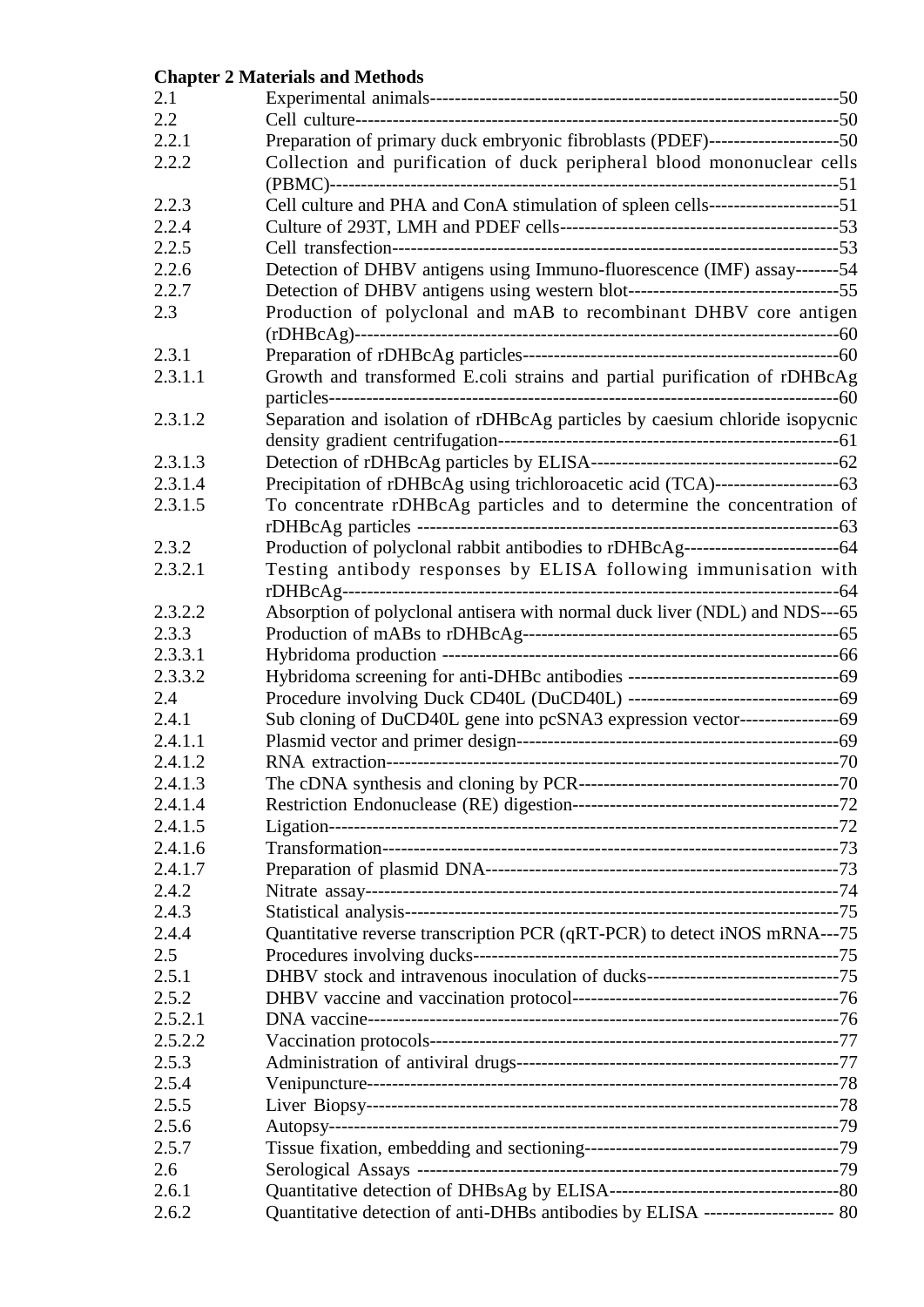| 2.6.3   |                                                                                        |  |
|---------|----------------------------------------------------------------------------------------|--|
| 2.7     |                                                                                        |  |
| 2.7.1   |                                                                                        |  |
| 2.7.2   |                                                                                        |  |
| 2.7.2.1 |                                                                                        |  |
| 2.7.2.2 | Immunostaining detection of DHBcAg in liver tissue sections----------------------83    |  |
| 2.8     | Methods for extracting and detecting viral and cellular DNA-------------------------85 |  |
| 2.8.1   |                                                                                        |  |
| 2.8.2   |                                                                                        |  |
| 2.8.3   |                                                                                        |  |
| 2.8.4   |                                                                                        |  |
| 2.8.5   |                                                                                        |  |
| 2.9     |                                                                                        |  |
|         |                                                                                        |  |
|         | Chapter 3 Production of polyclonal and monoclonal antibodies specific for DHBcAg       |  |
| 3.1     |                                                                                        |  |
| 3.2     |                                                                                        |  |
| 3.2.1   |                                                                                        |  |
| 3.2.2   | Separation and isolation of rDHBcAg particles by caesium chloride density              |  |
|         |                                                                                        |  |
| 3.2.3   |                                                                                        |  |
| 3.2.4   | SDS-PAGE and Western Blot analysis of the purity of rDHBcAg particles---94             |  |
| 3.3     |                                                                                        |  |
| 3.3.1   | Immunisation of rabbits to generate polyclonal anti-DHBc antibodies---------99         |  |
| 3.3.2   | Optimisation of the use of polyclonal anti-DHBc antibodies (CQT-1 and                  |  |
|         |                                                                                        |  |
| 3.3.2.1 | IMF staining of DHBcAg in tet-induced dstet5 cells using polyclonal                    |  |
|         |                                                                                        |  |
| 3.3.2.2 | Western Blot using polyclonal anti-DHBc antibodies (CQT-1 and                          |  |
|         |                                                                                        |  |
| 3.3.2.3 | Detection of DHBcAg-positive hepatocytes in liver tissue sections-----------107        |  |
| 3.3.2.4 | Comparison of the sensitivity in detection of DHBsAg- and DHBcAg-positive              |  |
|         |                                                                                        |  |
| 3.4     | Production of monoclonal anti-DHBc antibodies----------------------------------118     |  |
| 3.4.1   | Immunisation of mice and initial identification of hybridomas producing                |  |
|         |                                                                                        |  |
| 3.4.1.1 | Western Blot screening of hybridomas producing anti-DHBc antibodies----122             |  |
| 3.4.2   | Optimisation of monoclonal anti-DHBc antibodies (5B-11F) -----------------124          |  |
| 3.4.2.1 | Western Blot analysis using anti-DHBc mABs (5B-11F) --------------------------126      |  |
| 3.4.2.2 | Detection of DHBcAg-positive hepatocytes on liver tissue using mABs-----131            |  |
| 3.5     |                                                                                        |  |
| 3.6     |                                                                                        |  |
|         |                                                                                        |  |

#### **Chapter 4 Duck CD40 ligand (DuCD40L) DNA construct as a genetic adjuvant for DHBV DNA vaccines**

| 4.1   |                                                                         |
|-------|-------------------------------------------------------------------------|
| 4.2   |                                                                         |
| 4.2.1 |                                                                         |
| 4.3   |                                                                         |
| 4.3.1 |                                                                         |
| 4.3.2 | Confirmation of DuCD40L protein expression by Western Blot detection in |
|       |                                                                         |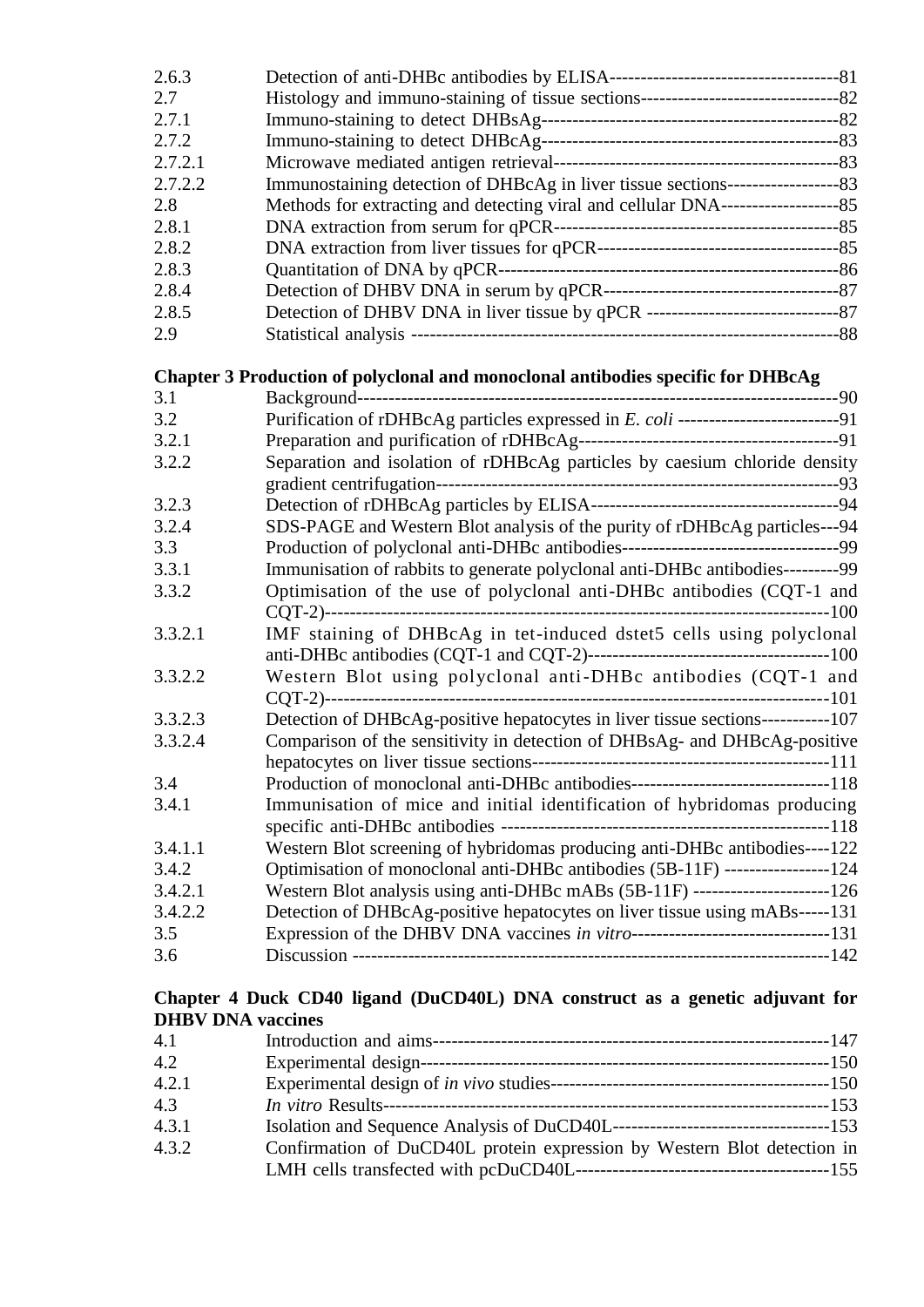| 4.3.3   | DuCD40L induced Nitric Oxide (NO) production in HD11 cells which was              |
|---------|-----------------------------------------------------------------------------------|
|         | accompanied by inducible nitric oxide synthase (iNOS) gene                        |
|         |                                                                                   |
| 4.4     |                                                                                   |
| 4.4.1   |                                                                                   |
| 4.4.1.1 | Group 4A: The protective efficacy of DHBV DNA vaccines co-administrated           |
|         | with pcDuCD40L on DHBV challenge in 42-day-old ducks--------------------------165 |
| 4.4.1.2 | Group 4B: The protective efficacy of DHBV DNA vaccines on DHBV                    |
|         |                                                                                   |
| 4.4.1.3 | Group 4C: The protective efficacy of pcDuCD40L on DHBV challenge in               |
|         |                                                                                   |
| 4.4.1.4 |                                                                                   |
| 4.4.2   |                                                                                   |
| 4.4.2.1 | Group 4E: The protective efficacy of pcDuCD40L on DHBV challenge in               |
|         |                                                                                   |
| 4.4.2.2 |                                                                                   |
| 4.5     |                                                                                   |

#### **Chapter 5 The protective efficacy of DuCD40L expression construct in combination with DHBV DNA vaccines in 14-day-old ducks**

| 5.1   |                                                                    |  |
|-------|--------------------------------------------------------------------|--|
| 5.2   |                                                                    |  |
| 5.3   |                                                                    |  |
| 5.3.1 | Group 5A: DHBV DNA vaccines expressing DHBV S in combination with  |  |
|       |                                                                    |  |
| 5.3.2 | Group 5B: DHBV DNA vaccines expressing DHBV Pre-S/S in combination |  |
|       |                                                                    |  |
| 5.3.3 |                                                                    |  |
| 5.3.4 |                                                                    |  |
| 5.3.5 |                                                                    |  |
| 5.3.6 |                                                                    |  |
| 5.4   |                                                                    |  |

#### **Chapter 6 The development of persistent DHBV infection can be prevented using antiviral ETV therapy combined with "prime-boost" vaccination with either DHBV surface or core antigens**

| 6.1   |                                                                                |
|-------|--------------------------------------------------------------------------------|
| 6.2   |                                                                                |
| 6.3   |                                                                                |
| 6.3.1 | Group A: DHBV infection outcomes in ducks received ETV treatment in            |
|       | combination of "prime-boost" vaccines that expressed surface and core          |
| 6.3.2 | Group 6B: DHBV infection outcomes in ducks received ETV treatment in           |
|       | combination of "prime-boost" vaccines that expressed DHBV surface              |
|       |                                                                                |
| 6.3.3 | Group 6C: DHBV infection outcomes in ducks received ETV treatment in           |
|       | combination of "prime-boost" vaccines that expressed core antigens---------273 |
| 6.3.4 | Group 6D: DHBV infection outcomes in ducks that received ETV treatment         |
|       |                                                                                |
| 6.3.5 | Group 6E: DHBV infection outcomes of ducks received water treatment and        |
|       |                                                                                |
| 6.4   |                                                                                |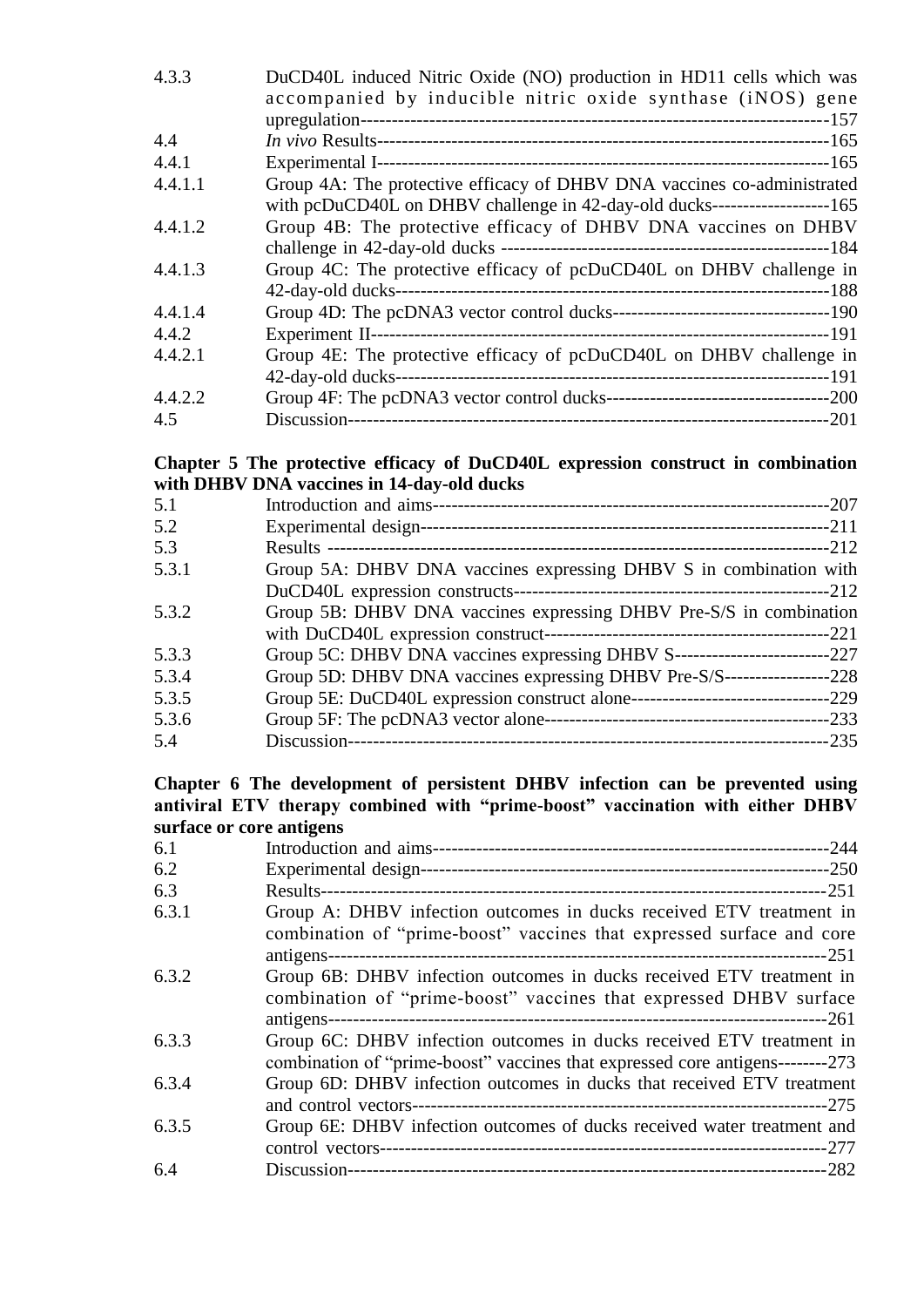### **Chapter 7 Discussion**

| 7.1         |                                                                               |      |
|-------------|-------------------------------------------------------------------------------|------|
| 7.2         |                                                                               |      |
| 7.3         | The use of CD40L expression constructs to improve immunogenicity of DNA       |      |
|             |                                                                               |      |
| 7.4         | ETV treatment in combination with "prime-boost" vaccines strategies-------301 |      |
| 7.5         |                                                                               |      |
| 7.6         |                                                                               |      |
| 7.7         |                                                                               |      |
| References- |                                                                               | -314 |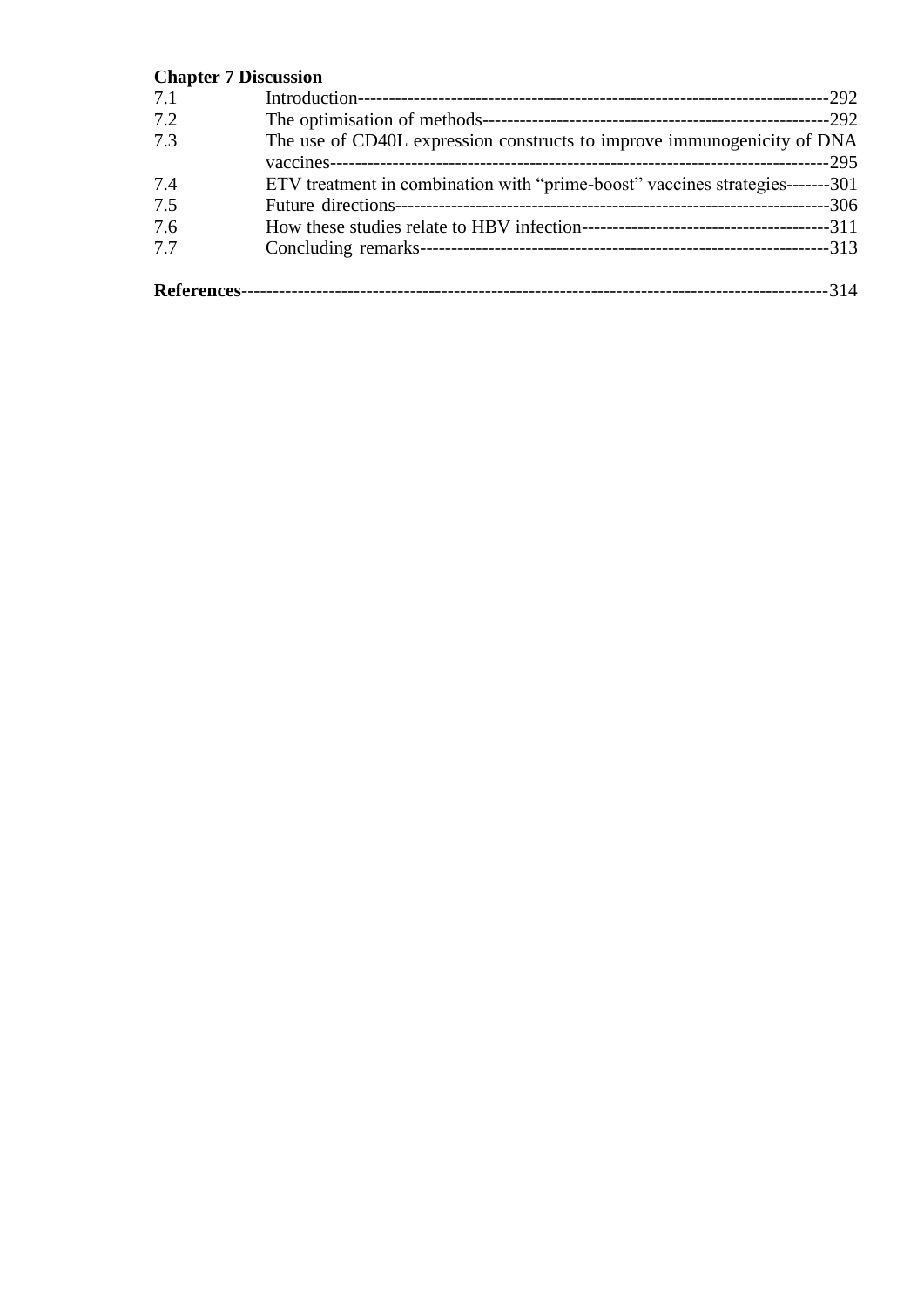## **Table of Contents for Tables and Figures**

| Figure $1.8$ - | $-40$ |
|----------------|-------|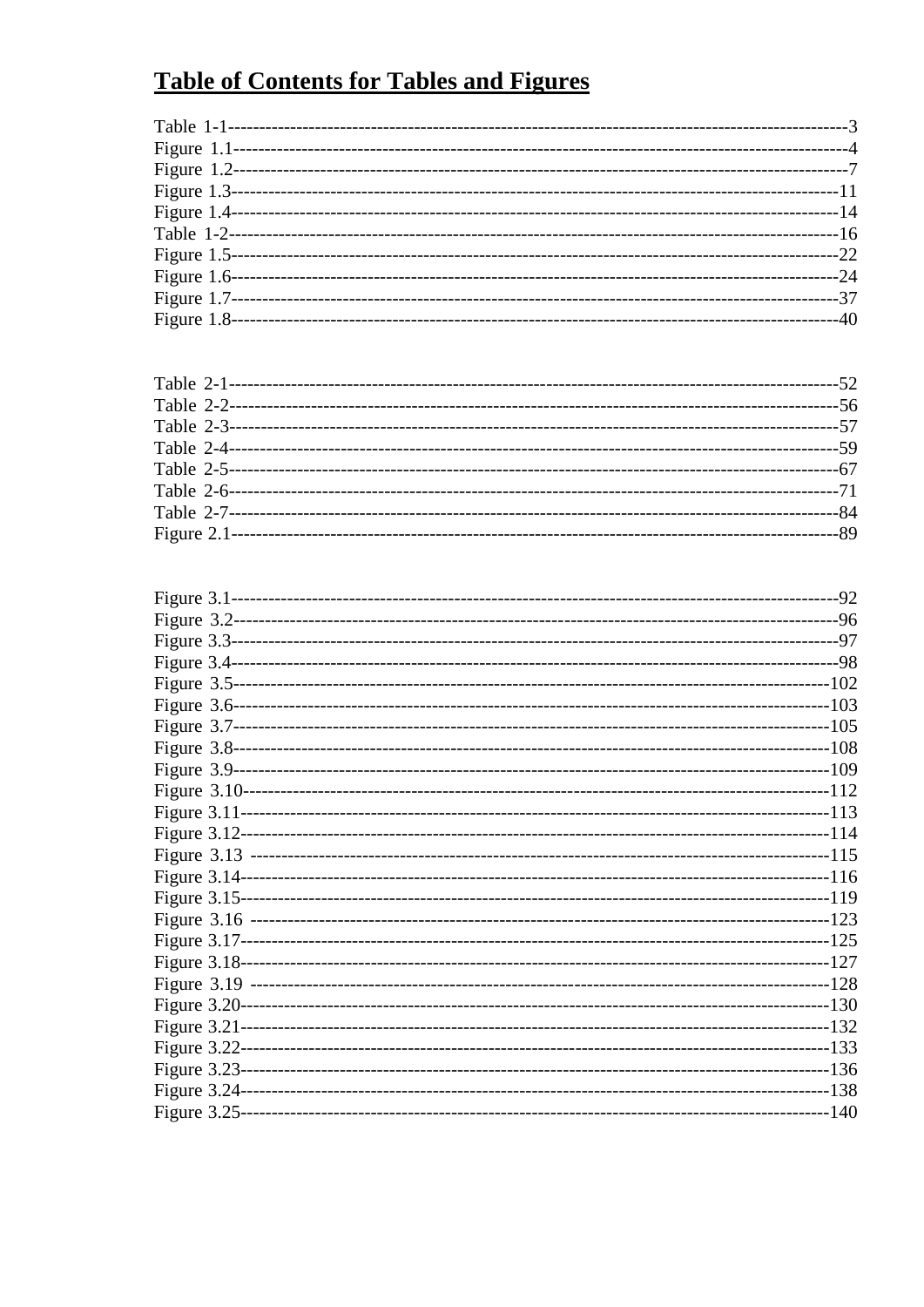|                  | $-213$       |
|------------------|--------------|
|                  | $-214$       |
| Figure $5.2$ --- |              |
| Figure 5.3---    | $-217$       |
|                  | ---------219 |
|                  | $-223$       |
| Table 5-2-----   | $-225$       |
| Figure 5.6-      | $-230$       |
|                  |              |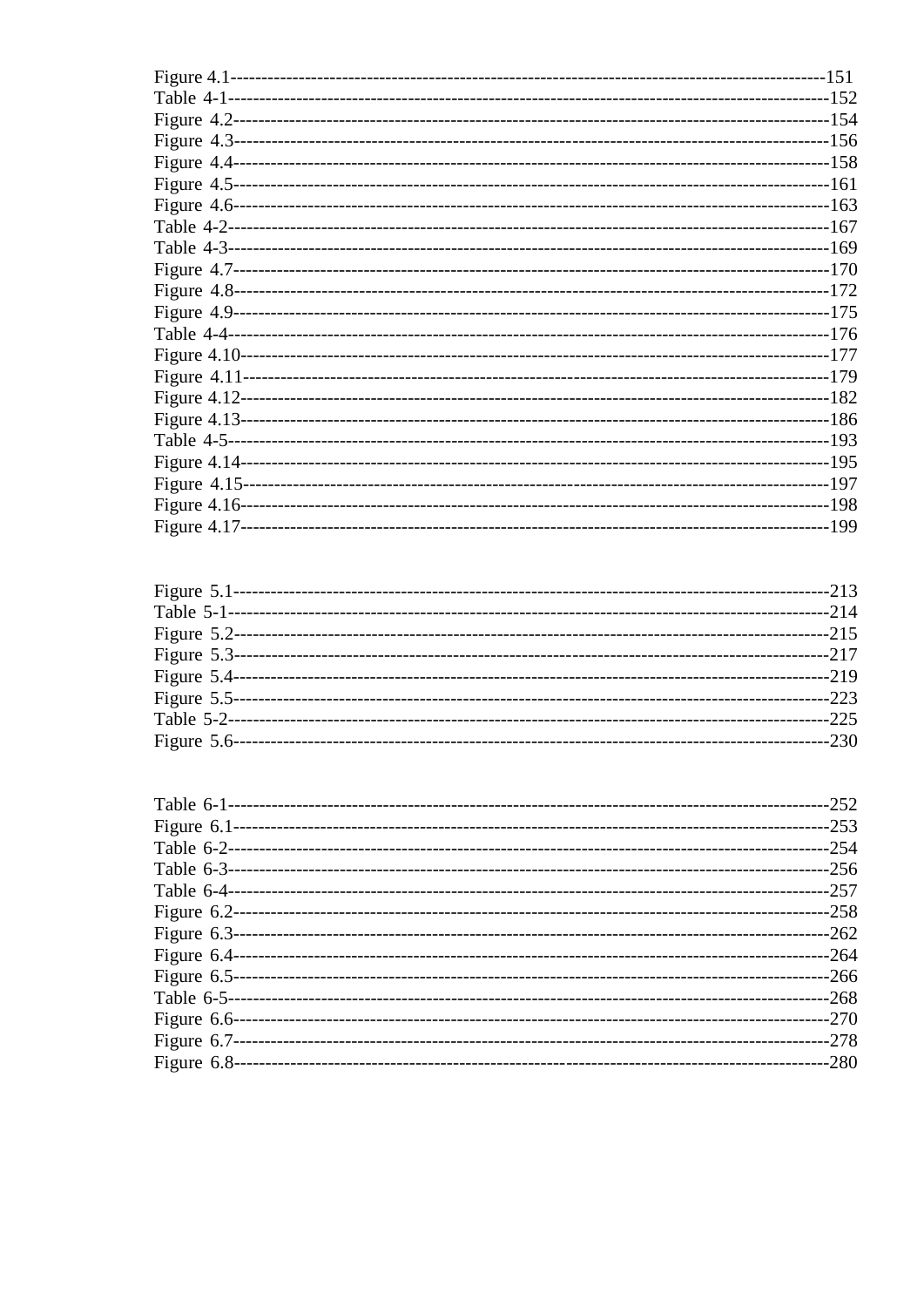### **Abstract**

The current hepatitis B virus (HBV) vaccine is of no benefit in the treatment of patients with chronic HBV infection, and current antiviral therapies which inhibit the virus polymerase are not highly effective. The ultimate aim of this Ph.D. project was to develop and assess therapeutic vaccination strategies that induce immune responses that target virus infected hepatocytes and allow successful control of chronic HBV infection. To this end, a number of vaccination strategies were tested using the duck hepatitis B virus (DHBV) model. The DHBV model provides a versatile and reproducible experimental system for testing vaccination strategies as the outcomes of DHBV infection in ducks of different ages infected with different doses of virus have been well characterised.

In initial studies described in Chapter 3, recombinant DHBV core antigen (rDHBcAg) expressed in *E. coli,* was purified and used to immunise rabbits and mice to produce specific polyclonal and monoclonal antibodies for the detection of DHBV core antigen (DHBcAg). Immuno-staining techniques using these anti-DHBcAg-specific antibodies were then optimised. Immunoperoxidase detection of DHBcAg in duck liver sections was an essential part of this analysis as it allowed comparison with detection of DHBV surface antigen (DHBsAg) and confirmation of the percentage of DHBV-infected hepatocytes. Western Blot and immunofluorescent detection of DHBcAg were also developed and optimised and then all 3 immuno-staining techniques were used in subsequent Chapters to assess the efficacy of the different vaccination strategies.

As described in Chapter 4, duck CD40L (DuCD40L), was assessed as an immunological adjuvant in a protective DNA vaccine study. In humans, CD40L acts as a co-stimulatory molecule in the CD40-signalling pathway that is involved in the activation of antigen presenting cells (APC) and the generation of humoral and cell mediated immune (CMI)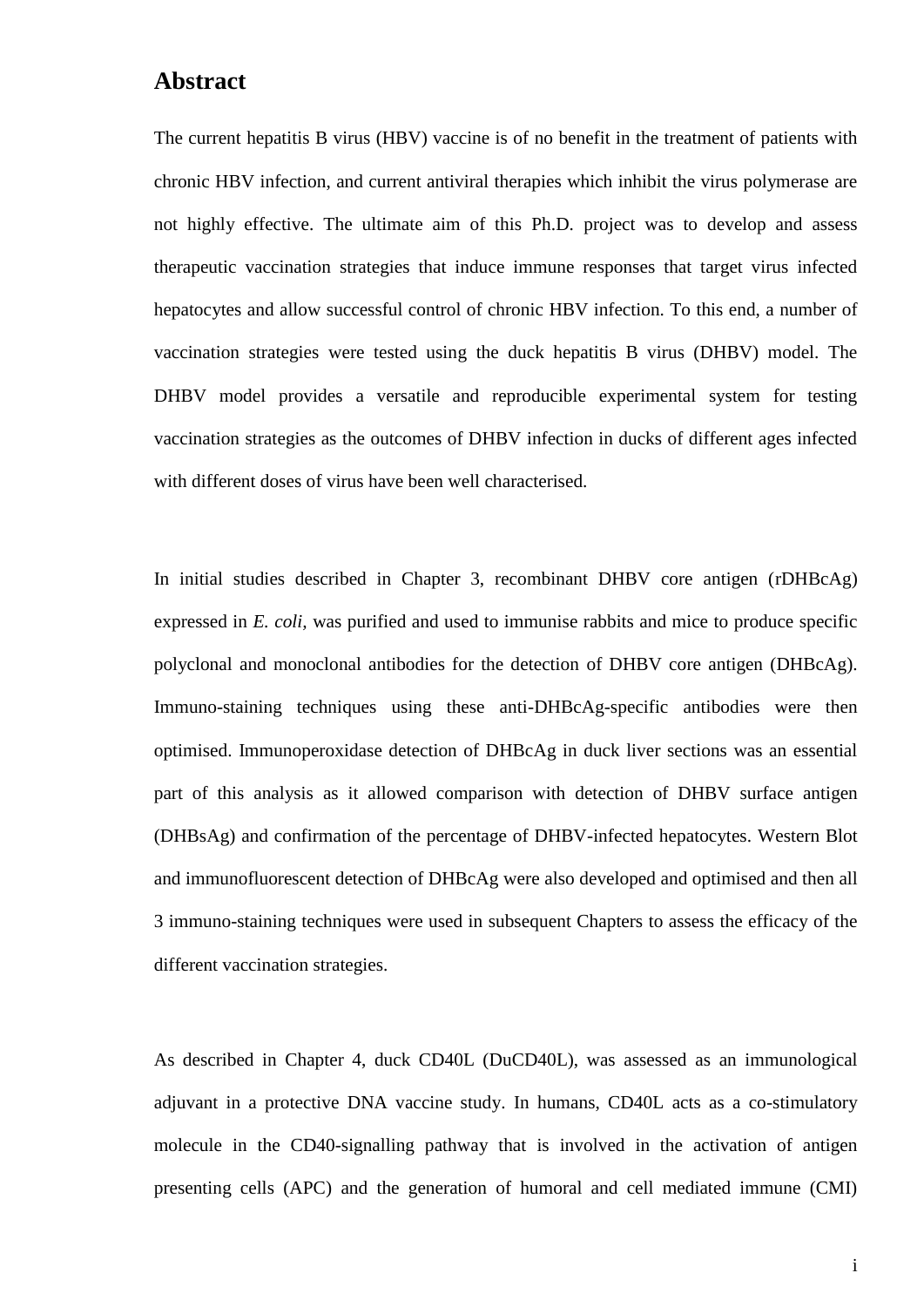responses. In the current studies the DuCD40L cDNA sequence was cloned using mRNA from duck peripheral blood mononuclear cells (PBMC) into the expression construct, pcDNA3, to yield pcDNA3-DuCD40L. Cells and supernatants of cells transfected with pcDNA3-DuCD40L were subsequently tested for bioactivity using *in vitro* assays. The cloning and analysis of expression of the DuCD40L was performed in our laboratory by Dr Feng Feng. The DuCD40L expression construct was then co-administered intramuscularly with DNA vaccines expressing the DHBV surface and core antigens to ducks at 14 and 28 days of age. Two weeks after the second vaccination, ducks were challenged intravenously  $(i.v.)$  with  $4.5x10^{10}$  DHBV genomes. Administration of the DuCD40L expression construct and the DHBV DNA vaccines in combination resulted in a 10-fold greater anti-DHBs antibody response and a significant decrease in the number of DHBV-infected hepatocytes at day 4 post-challenge (p.c.) compared to ducks that received DHBV DNA vaccines alone. Ultimately, as expected, all of the ducks successfully cleared their DHBV infection. Nevertheless, we determined that DuCD40L enhanced humoral immune responses and lead to reductions in the percentage of DHBV-infected hepatocytes following challenge.

As described in Chapter 5, the expression of DuCD40L was further assessed in a  $2<sup>nd</sup>$ protective DNA vaccine study in 14-day-old ducks which are more susceptible to the development of persistent DHBV infection. The DuCD40L expression construct and DNA vaccines expressing the DHBV surface proteins were administered to ducks at 4 and 14 days of age. On the same day as the second vaccination, ducks were challenged i.v. with  $5x10^8$ DHBV genomes, a dose of DHBV that is 500-times higher than the dose known to result in persistent DHBV infection. Unexpectedly, following DHBV challenge, no significant differences in the percentage of DHBV-infected hepatocytes or anti-DHBs antibody titres were observed between ducks receiving DHBV DNA vaccines with DuCD40L expression construct and ducks receiving DHBV DNA vaccines alone. At day 21 p.c., all ducks vaccinated with DHBV DNA vaccines with or without the DuCD40L expression construct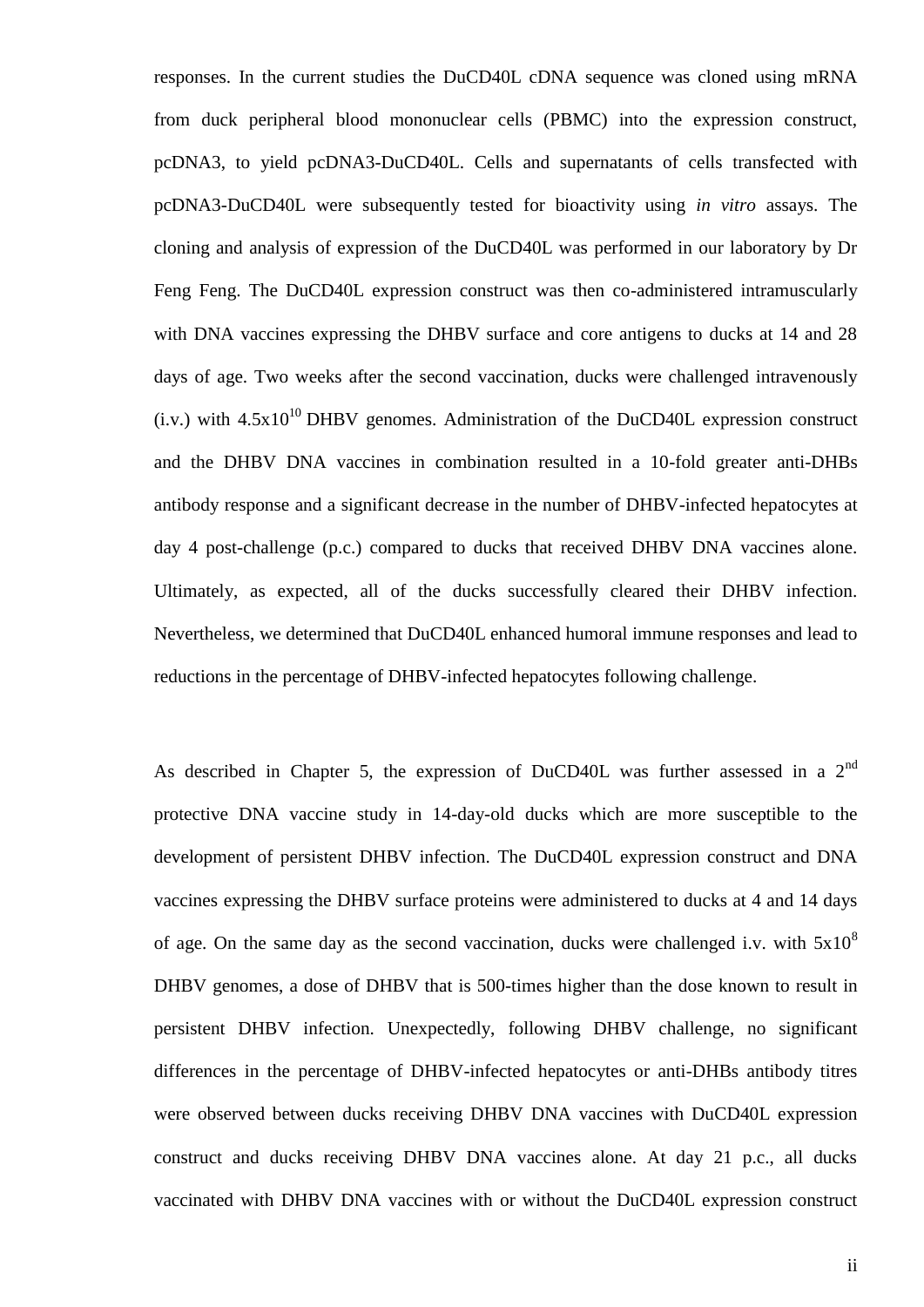had successfully cleared their DHBV infection while five out of five vector control ducks developed persistent DHBV infection. Interestingly, two out of five ducks that received the DuCD40L expression construct alone also cleared their DHBV infection. The studies described in Chapters 4 and 5 suggest DuCD40L may enhance immune responses in ducks and that DuCD40L should be further investigated as an immunological adjuvant in future vaccine studies.

Finally as described in Chapter 6, a post-exposure vaccination study was performed that combined treatment with the Bristol-Myers Squibb nucleoside analogue, Entecavir (ETV), and "prime-boost" vaccination using DNA vaccines and recombinant fowl-pox virus (rFPV) strains that express DHBV surface or core alone. Previous "prime-boost" vaccination studies in the laboratory had used DNA vaccines and rFPV strains that expressed both DHBV surface and DHBV core in combination. We aimed to determine if DHBV surface antigen which generates neutralising anti-DHBs antibodies, or DHBV core antigen which generates nonneutralising anti-DHBc antibodies, could provide the essential epitopes in a DNA vaccine and "prime-boost" protocol to enable the resolution of DHBV infection. 14 day-old ducks were inoculated i.v with  $5x10^8$  DHBV genomes and immediately treated with ETV (1.0mg/kg/day) for 14 days. At the same time, ducks received the "priming" DHBV DNA vaccines and 7 days later received the "boosting" vaccination with the rFPV-DHBV vaccines. The findings showed that protective humoral and CMI responses generated by "prime-boost" vaccination strategies with either DHBV surface or DHBV core alone blocked virus spread and replication and resulted in the targeting the destruction of infected hepatocytes and the resolution of DHBV infection. In contrast, ducks treated with ETV plus the control vectors showed restricted spread of DHBV infection in the liver during ETV treatment, but DHBV infection become widespread in four out of five ducks after ETV treatment was withdrawn. These findings indicate that DHBV surface and core antigen as measured in our studies are equally effective as components of our post-exposure "prime-boost" protocol. Since anti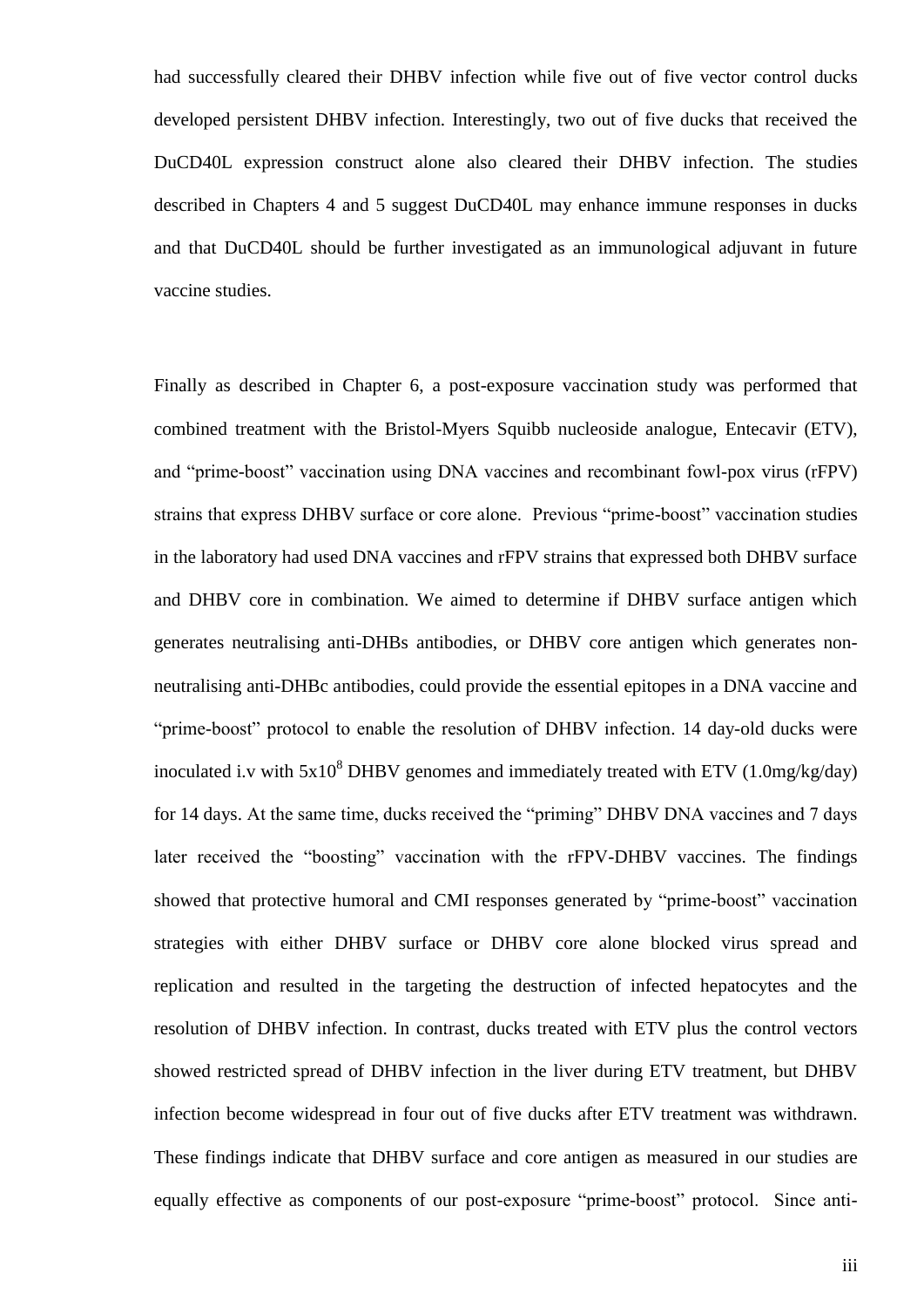DHBc antibodies are non-neutralising this suggests that our "prime-boost" protocol may be generating effective CMI that were able to control DHBV infection.

The studies described in this thesis show that increasing levels of expression of DuCD40L may increase the efficacy of DNA vaccination protocols. Our novel vaccination strategy using ETV treatment in combination with "prime-boost" vaccination also suggests that DHBV surface and core antigen are both able to provide sufficient immunity to allow clearance of DHBV infection. Future studies are warranted to test other types of immunotherapy and antiviral agents to provide new directions for future therapeutic vaccination strategies for chronic HBV infection.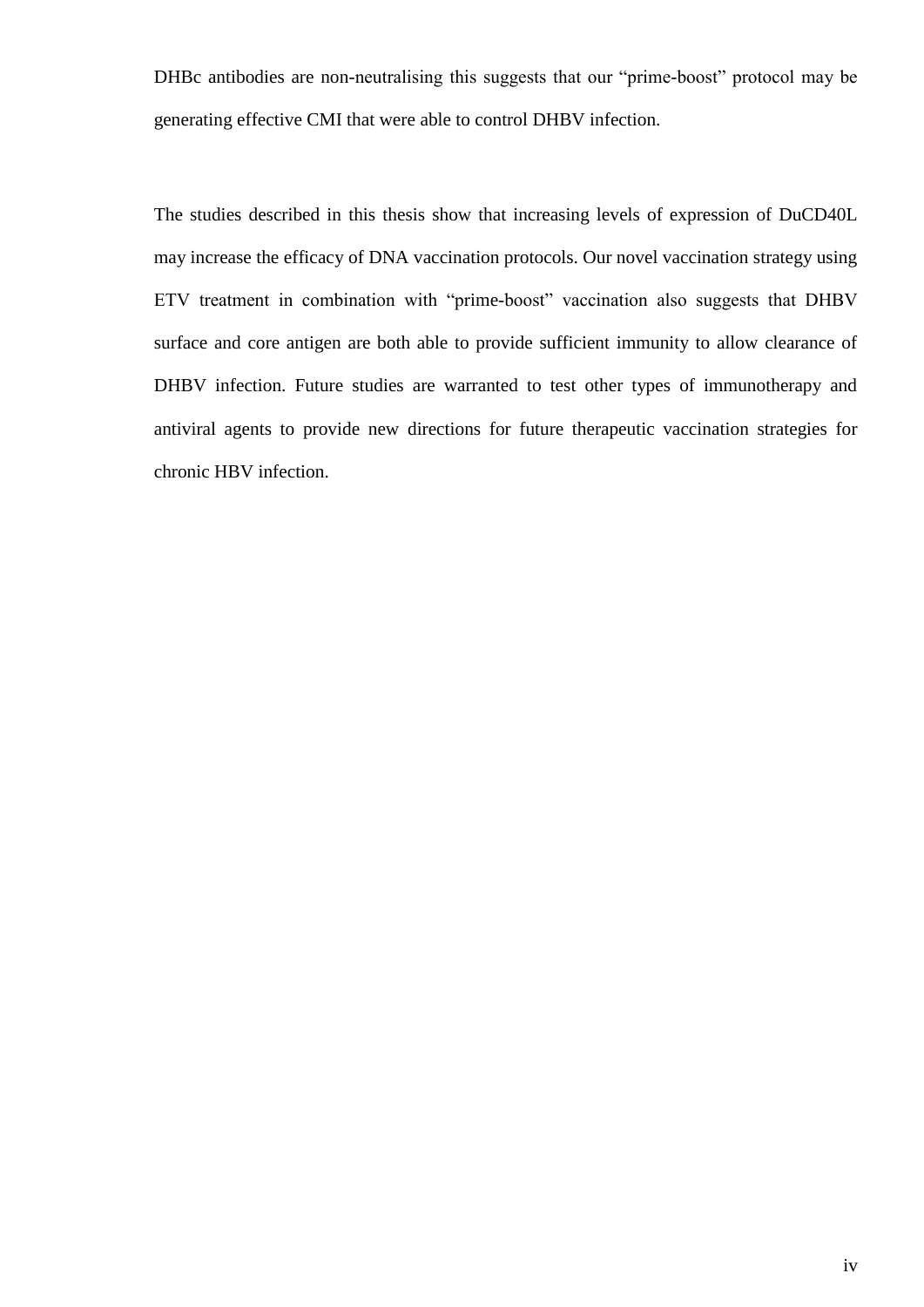### **Declaration of originality and consent**

I certify that this work contains no material which has been accepted for the award of any other degree or diploma in any university or other tertiary institution and, to the best of my knowledge and belief, contains no material previously published or written by another person, except where due reference has been made in the text. In addition, I certify that no part of this work will, in the future, be used in a submission for any other degree or diploma in any university or other tertiary institution without the prior approval of the University of Adelaide and where applicable, any partner institution responsible for the joint-award of this degree.

I give consent to this copy of my thesis, when deposited in the University Library, being made available for loan and photocopying, subject to the provisions of the Copyright Act 1968.

The author acknowledges that copyright of published works contained within this thesis resides with the copyright holder(s) of those works.

I also give permission for the digital version of my thesis to be made available on the web, via the University's digital research repository, the Library catalogue and also through web search engines, unless permission has been granted by the University to restrict access for a period of time.

Devin TEOH 1

1<sup>st</sup> November 2014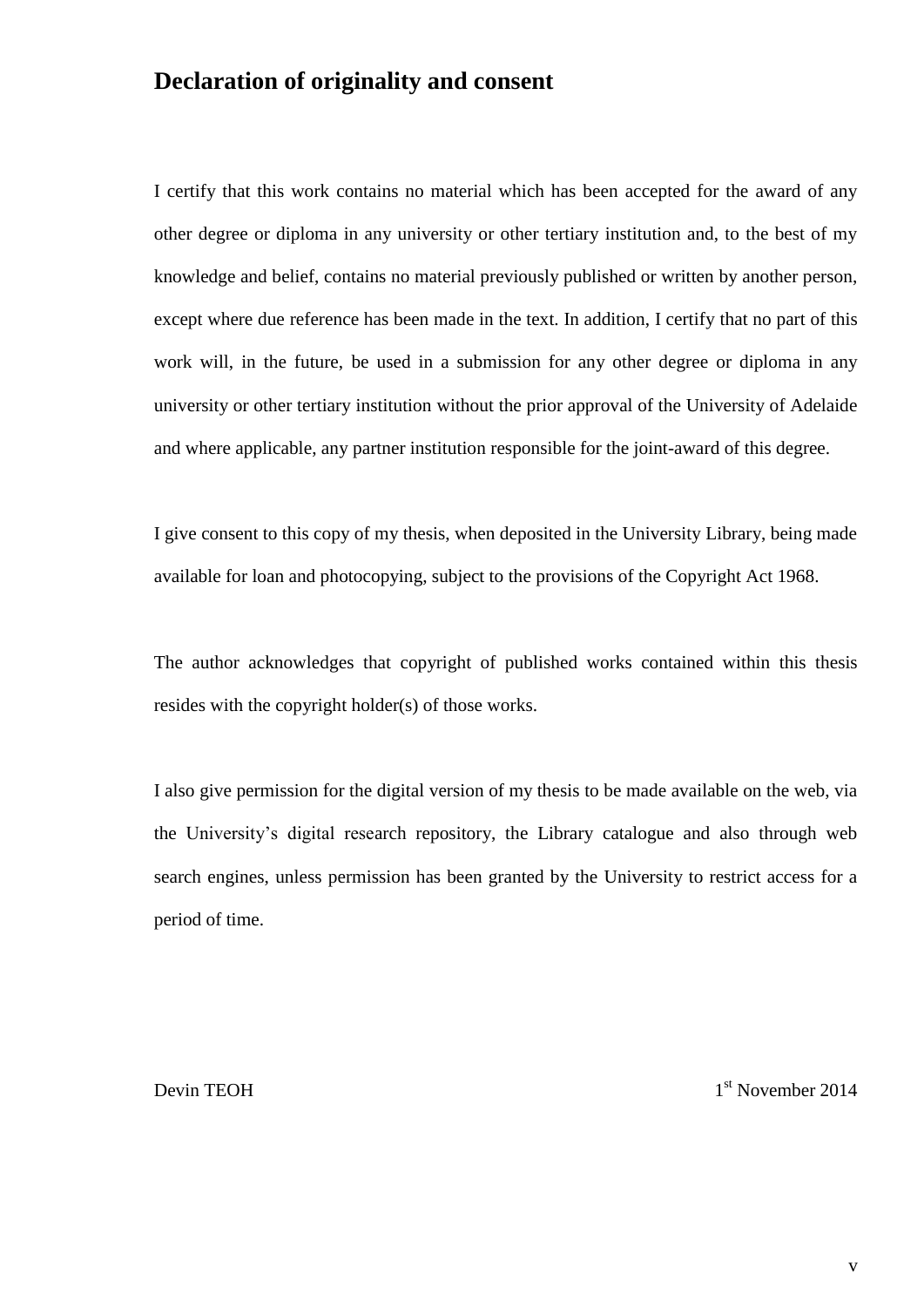### **Publications, presentations and awards arising from this thesis**

### **Manuscripts published**

Feng, F., **C. Q. Teoh**, Q. Qiao, D. Boyle, A.R. Jilbert (2010). "The development of persistent duck hepatitis B virus infection can be prevented using antiviral therapy combined with DNA or recombinant fowlpoxvirus vaccines." Vaccine **28**(46): 7436-7443.

### **Manuscripts in preparation**

**C.Q. Teoh,** F. Feng, D. Boyle, R. Colonno, B. Baradaran, A.R. Jilbert. "Entecavir therapy combined with "prime-boost" vaccination with either duck hepatitis B virus (DHBV) surface or core are able to block virus replication and spread and target DHBV-infected hepatocytes."

**C.Q. Teoh,** F. Feng, Q. Qiao, B. Baradaran, A.R. Jilbert. "Cloning, expression and use of a duck CD40 ligand (CD40L) DNA construct as a molecular adjuvant for duck hepatitis B virus DNA vaccines."

**C.Q. Teoh,** F. Feng, A.R. Jilbert. "Purification of recombinant duck hepatitis B core antigen (rDHBcAg) particles for production of specific polyclonal and monoclonal antibodies against DHBcAg."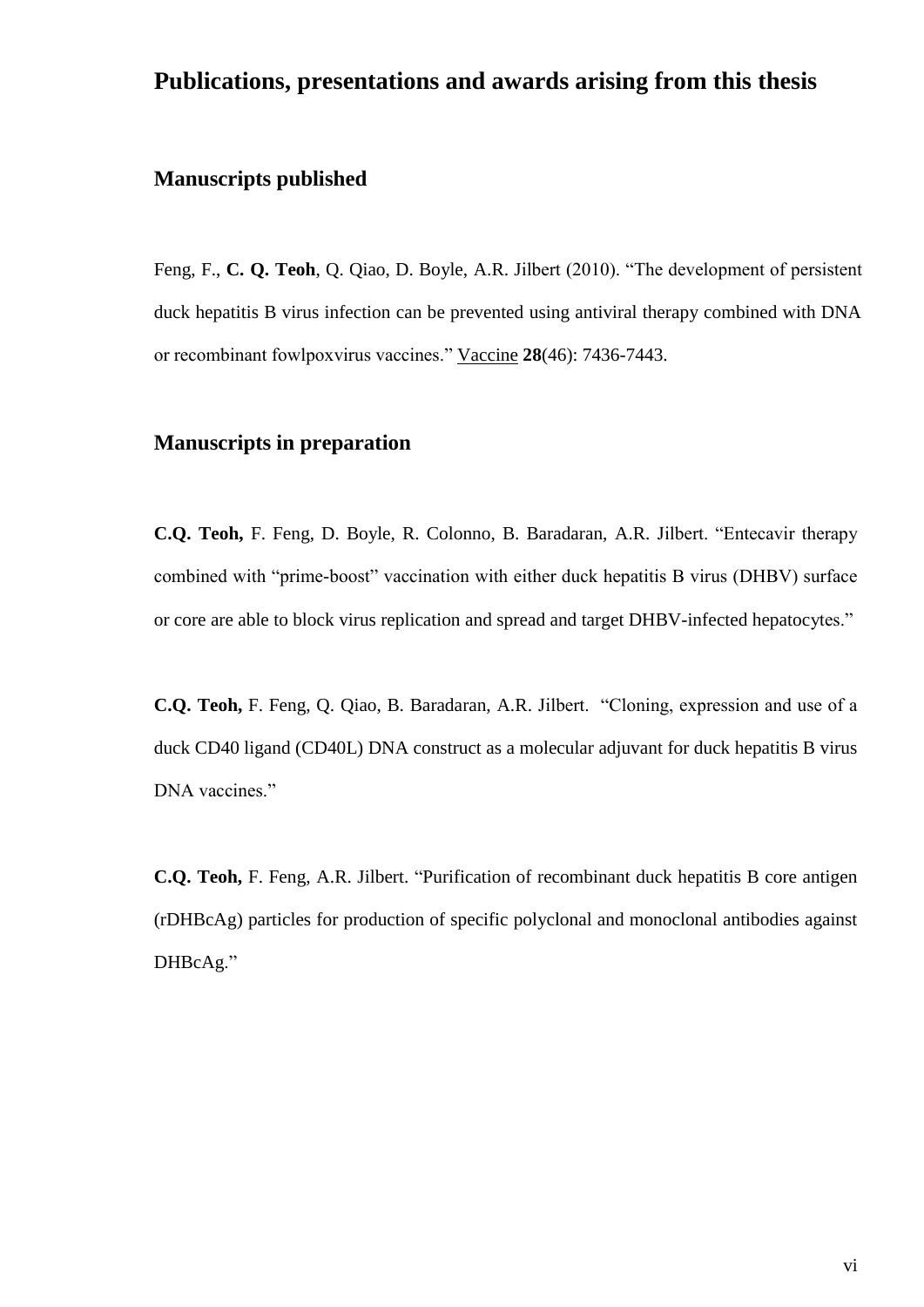### **Oral presentations**

**C.Q. Teoh,** F. Feng, A.R. Jilbert. Improving therapy for chronic hepatitis B infection using the duck hepatitis B virus model. Infectious Diseases Laboratories Research Seminar, IMVS, Adelaide, May, 2010.

**C.Q. Teoh,** F. Feng, A.R. Jilbert. Immune therapy for chronic hepatitis B infection. Australian Society of Microbiology (ASM) Student Award Night, Womens' and Childrens' Hospital, North Adelaide, November, 2010.

**C.Q. Teoh,** F. Feng, D. Boyle, R. Colonno, B. Baradaran, A.R. Jilbert. Entecavir therapy combined with "prime-boost" vaccination with either duck hepatitis B virus (DHBV) surface or core are able to block virus replication and spread and target DHBV-infected hepatocytes. Australian Centre for HIV and Hepatitis Virology Workshop, Novotel Barossa Valley Resort, June, 2008.

**C.Q. Teoh,** F. Feng, A.R. Jilbert. Immune therapy for chronic hepatitis B infection using duck model. The University of Adelaide, Ph.D. major review, Adelaide, September, 2008.

#### **Poster presentation**

**C.Q. Teoh**, F. Feng, Q. Qiao, A.R. Jilbert. Cloning, expression and use of a duck CD40 ligand (CD40L) DNA construct as a molecular adjuvant for duck hepatitis B virus DNA vaccines. Australian Society of Microbiology (ASM), Hobart, Tasmania, June, 2011.

**C.Q. Teoh,** F. Feng, D. Boyle, R. Colonno, B. Baradaran, A.R. Jilbert. Entecavir therapy combined with "prime-boost" vaccination with either duck hepatitis B virus (DHBV) surface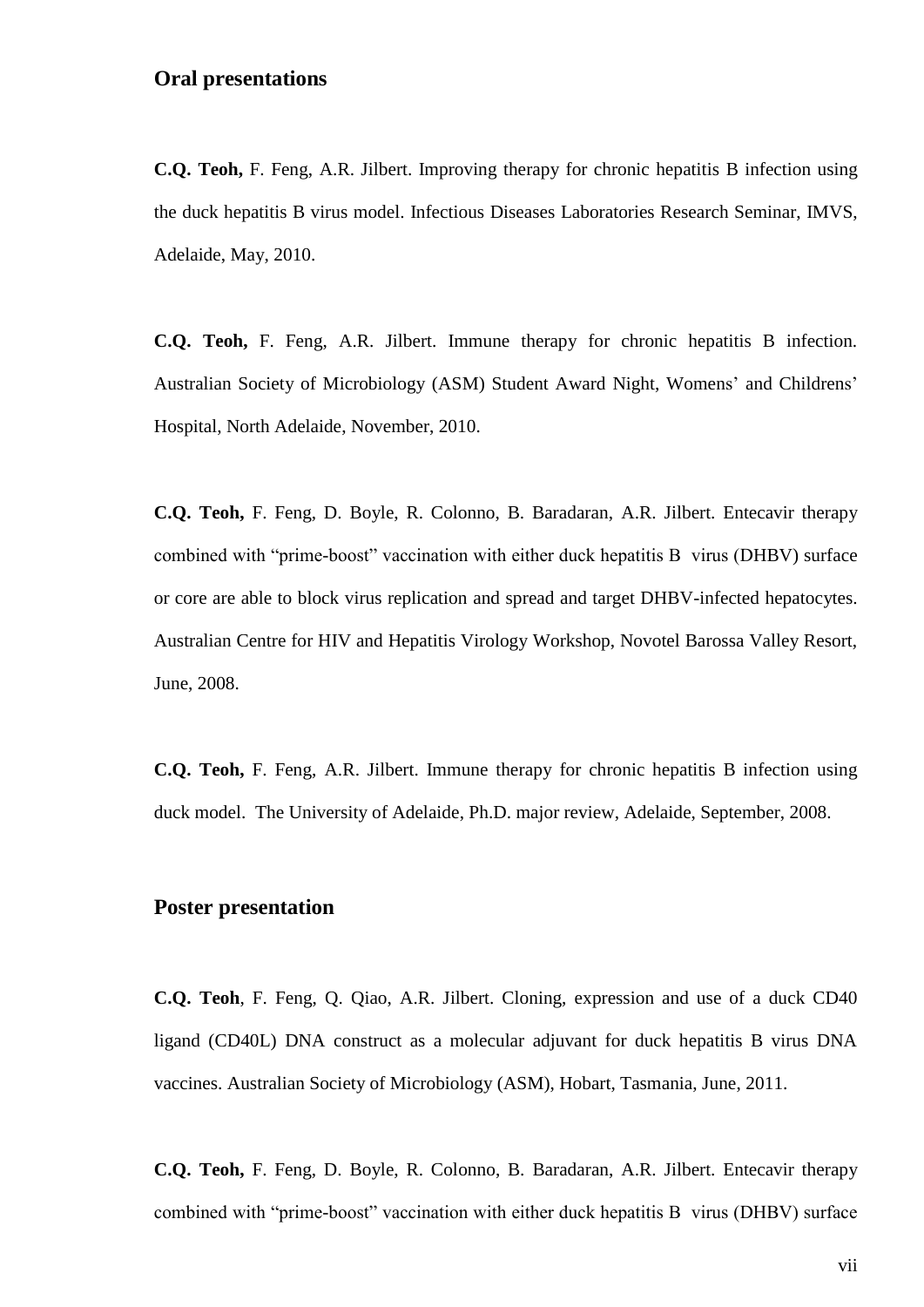or core are able to block virus replication and spread and target DHBV-infected hepatocytes. 14<sup>th</sup> International Congress of Immunology (ICI), Kobe, Japan, August, 2010.

**C.Q. Teoh**, F. Feng, Q. Qiao, A.R. Jilbert. Cloning, expression and use of a duck CD40 ligand (CD40L) DNA construct as a molecular adjuvant for duck hepatitis B virus DNA vaccines. University of Adelaide, School of Molecular and Biomedical Science, Research Symposium, Memorial Drive, Adelaide, December, 2010.

**C.Q. Teoh**, F. Feng, Q. Qiao, A.R. Jilbert. Duck CD40 ligand (CD40L) DNA construct as a molecular adjuvant for duck hepatitis B virus DNA vaccines. 5<sup>th</sup> Australian Virology Group (AVG) Meeting, Lorne, Victoria, December, 2009.

**C.Q. Teoh,** F. Feng, D. Boyle, R. Colonno, B. Baradaran, A.R. Jilbert. Entecavir therapy combined with "prime-boost" vaccination with either duck hepatitis B virus (DHBV) surface or core are able to block virus replication and spread and target DHBV-infected hepatocytes. University of Adelaide, School of Molecular and Biomedical Science, Research Symposium, National Wine Centre, Adelaide, December, 2008.

### **Awards Arising**

Travel Grant, 14<sup>th</sup> International Congress of Immunology (ICI), Kobe, Japan, 2010.

Australian Society of Microbiology (ASM) SA Branch Student Research Award, 2010.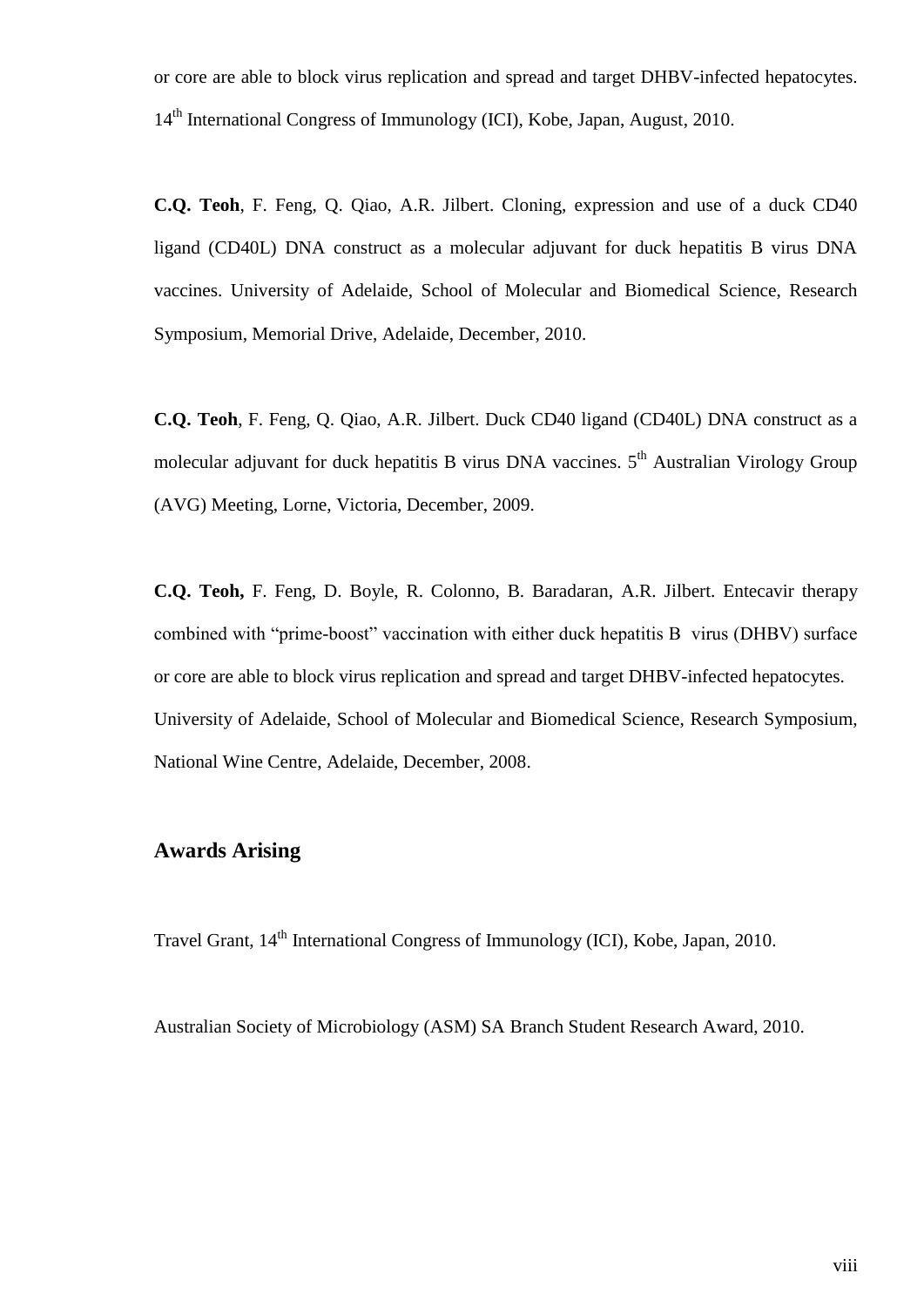### **Acknowledgements**

First and foremost, I would like to thank the National Health and Medical Research Council (NHMRC) of Australia for providing Ph.D. scholarship funding from the NHMRC project grant 453506 for the first 1.5 years of my Ph.D. candidature. I also wish to thank the University of Adelaide for awarding me the Faculty of Sciences Divisional Scholarship for the remaining 2 years of my Ph.D. candidature. Without this funding from the NHMRC and the University of Adelaide I would not have been able to pursue my doctorate.

I would like to express my limitless thanks to my principal supervisor, Associate Professor Allison Jilbert for the constant support of my Ph.D. study and research. Thank you so much for your patience, guidance, motivation and selfless sacrifice throughout my Ph.D. candidature. Without your supervision and constructive comments this thesis would not have been possible. Your love and kindness will always inspire me. Thank you so much, Allie.

My sincere thanks also go to my co-supervisor, Dr Feng Feng, for your continuous support, constructive comments and encouragement all these years. For everything you have done for me, particularly in the latter stages of my Ph.D. journey, I very much appreciate it. Words can never express my sincere gratitude to you. You are the best co-supervisor, Feng!

I would like to thank the previous and present members of the Hepatitis Research Laboratory, Catherine Scougall – you are a super technician to me, your broad and immense knowledge has made everything possible. Thank you so much for helping me with my duck studies and willingly listening to me all the time. Dr Behzad Baradaran, thank you so much for always making time for my animal studies even when you worked full-time at veterinary clinics. Without your help and expertise, I could not have done all these duck studies. Dr Huey-Chi Low, thanks for your unselfish assistance in my ducks studies, including naming my ducks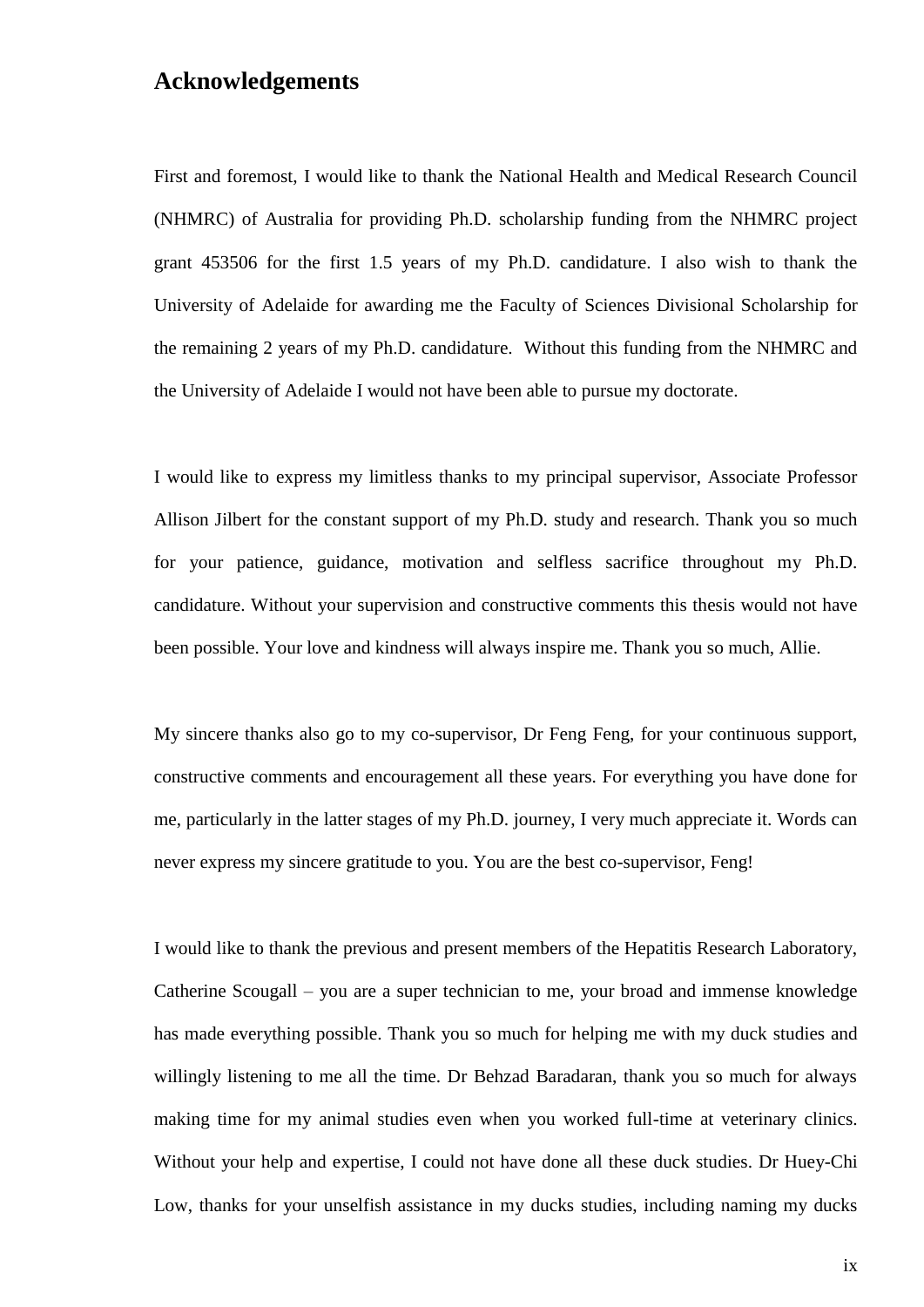(haha!). Also thanks for your friendship through the good and tough times, and for all the fun times we have had in the laboratory. Dr Faseeha Noordeen, thanks for your friendship, advice and help especially during the early stages of my Ph.D. journey. Dr Michael Thorpe, thank you so much for listening and hanging out with me when I was stressed about my studies. Above all, I appreciate your friendship and I do enjoy watching Harry Potter with you! Arend Grosse, Darren Miller, Mo Li, Uwe Stroeher, Dieu Dang, Layla Zhu and other members in the Hepatitis B Research Laboratory, thanks for hours of entertainment and help whenever needed.

Special thanks to Kosta Kapellas and Ching Wong from the Australian Research Centre for Population Oral Health, The University of Adelaide for valuable discussions and performing the statistical analysis of data presented in this thesis. Thanks also to Garry Penny, John Mackrill and Alfio Comis for providing guidance and sharing valuable experience in the production of monoclonal and polyclonal antibodies. Not forgetting Dr Christopher Wong for the chats and help, particularly in printing my thesis.

I would like to thank my family: my parents Yam-Joo TEOH and Sook-Lin Saw, for raising me with love and supporting me financially and spiritually throughout my life; my siblings Ricky Teoh, Phyllis Teoh and Jess Teoh, for constant encouragement and support all these years.

Last but not least, I would like to thank Jean Ang for your constant love, patience and support, particularly during the process of pursuing my doctoral degree. Thank you for your unconditional love, you have given me every opportunity to be successful in life and courage to pursue my dream. I love you.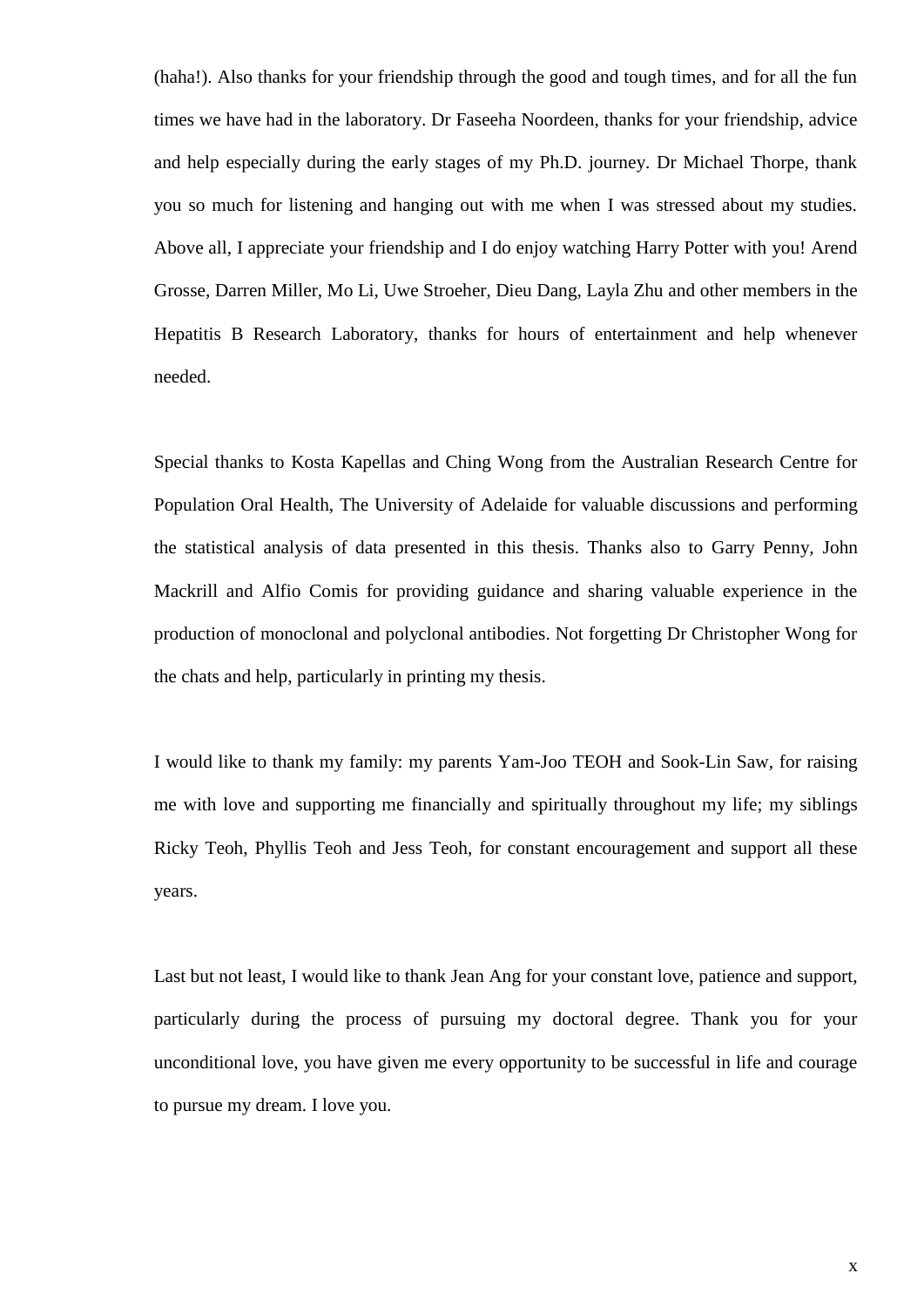## **Abbreviations**

|                    | Approximately                                 |
|--------------------|-----------------------------------------------|
| $\mathfrak{C}$     | Degrees Celsius                               |
| μg                 | Microgram                                     |
| $\mu$ L            | Microliter                                    |
| 1H.1               | Monoclonal anti-pre-S/S antibodies            |
| 3TC                | Lamivudine                                    |
| AA                 | Amino acid                                    |
| AB                 | <b>Applied Biosystems</b>                     |
| <b>ADCC</b>        | Antibody-dependent cell-mediated cytotoxicity |
| <b>ADV</b>         | Adefovir                                      |
| <b>ALT</b>         | Alanine aminotransferase                      |
| Amp                | Ampicilin                                     |
| <b>APC</b>         | Antigen presenting cells                      |
| <b>APV</b>         | Avipoxvirus                                   |
| <b>ASHV</b>        | Arctic squirrel hepatitis virus               |
| AusDHBV            | Australian strain of DHBV                     |
| bp                 | Base pair                                     |
| <b>BSA</b>         | Bovine serum albumin                          |
| $\mathbf C$        | Core                                          |
| cccDNA             | Covalently closed circular DNA                |
| CD154              | CD40 ligand                                   |
| CD <sub>40</sub> L | CD40 ligand                                   |
| <b>CESC</b>        | Chicken embryonic skin cells                  |
| <b>CHB</b>         | Chronic HBV infection                         |
| <b>CHO</b>         | Chinese hamster ovary                         |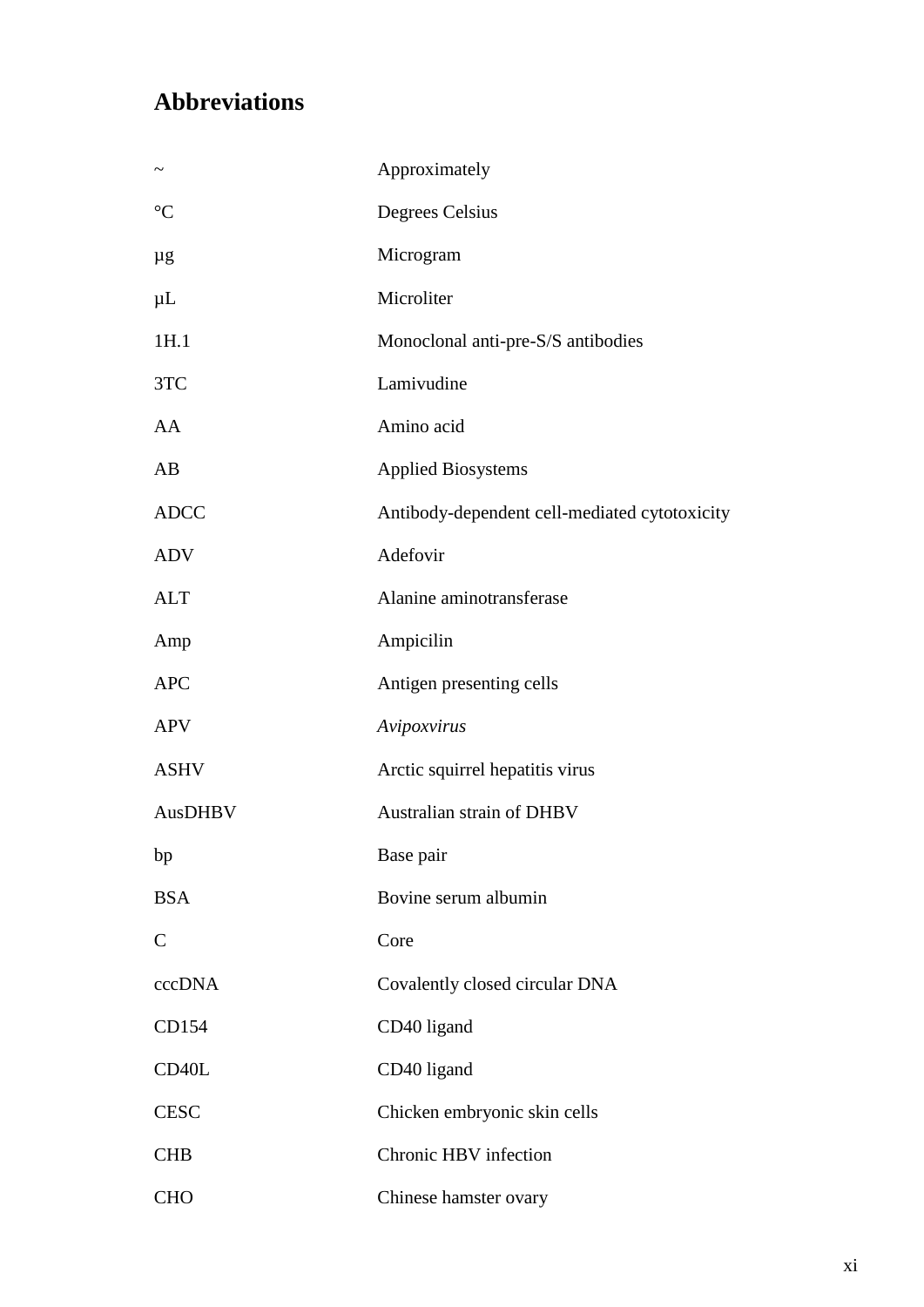| <b>CMI</b>    | Cell-mediated immunity                                       |
|---------------|--------------------------------------------------------------|
| ConA          | Concanavalin A                                               |
| C-ORF         | Core open reading frame                                      |
| <b>CPE</b>    | Cytopathic effect                                            |
| CpG           | Cytosine-phosphate-guanosine                                 |
| CQT-1         | Polyclonal rabbit anti-DHBc antibodies                       |
| CQT-2         | Polyclonal rabbit anti-DHBc antibodies                       |
| CsCl          | Caesium chloride                                             |
| <b>CSIRO</b>  | Commonwealth Scientific and Industrial Research Organisation |
| <b>CTL</b>    | Cytotoxic T lymphocytes                                      |
| <b>DAB</b>    | 3,3-diaminobenzidine tetrahydrochloride                      |
| <b>DAPI</b>   | 4',6-diamidino-2-phenylindole                                |
| <b>DCs</b>    | Dendritic cells                                              |
| dGTP          | Deoxyguanosine triphosphate                                  |
| <b>DHBcAg</b> | DHBV core antigen                                            |
| <b>DHBeAg</b> | DHBV e antigen                                               |
| <b>DHBV</b>   | Duck hepatitis B virus                                       |
| <b>DMEM</b>   | Dulbecco's modified Eagle's minimal essential                |
| dNTP          | Deoxynucleotide triphosphates                                |
| dslDNA        | Double-stranded linear virus DNA                             |
| DuCD40L       | Duck CD40 ligand                                             |
| <b>DW</b>     | Distilled water                                              |
| E. coli       | Escherichia coli                                             |
| EAA           | Ethanol: Acetic Acid                                         |
| <b>EDTA</b>   | Ethylenediaminetetraacetic acid                              |
| <b>EEV</b>    | Extracellular enveloped virus                                |
| <b>ELISA</b>  | The enzyme-linked immunosorbent assay                        |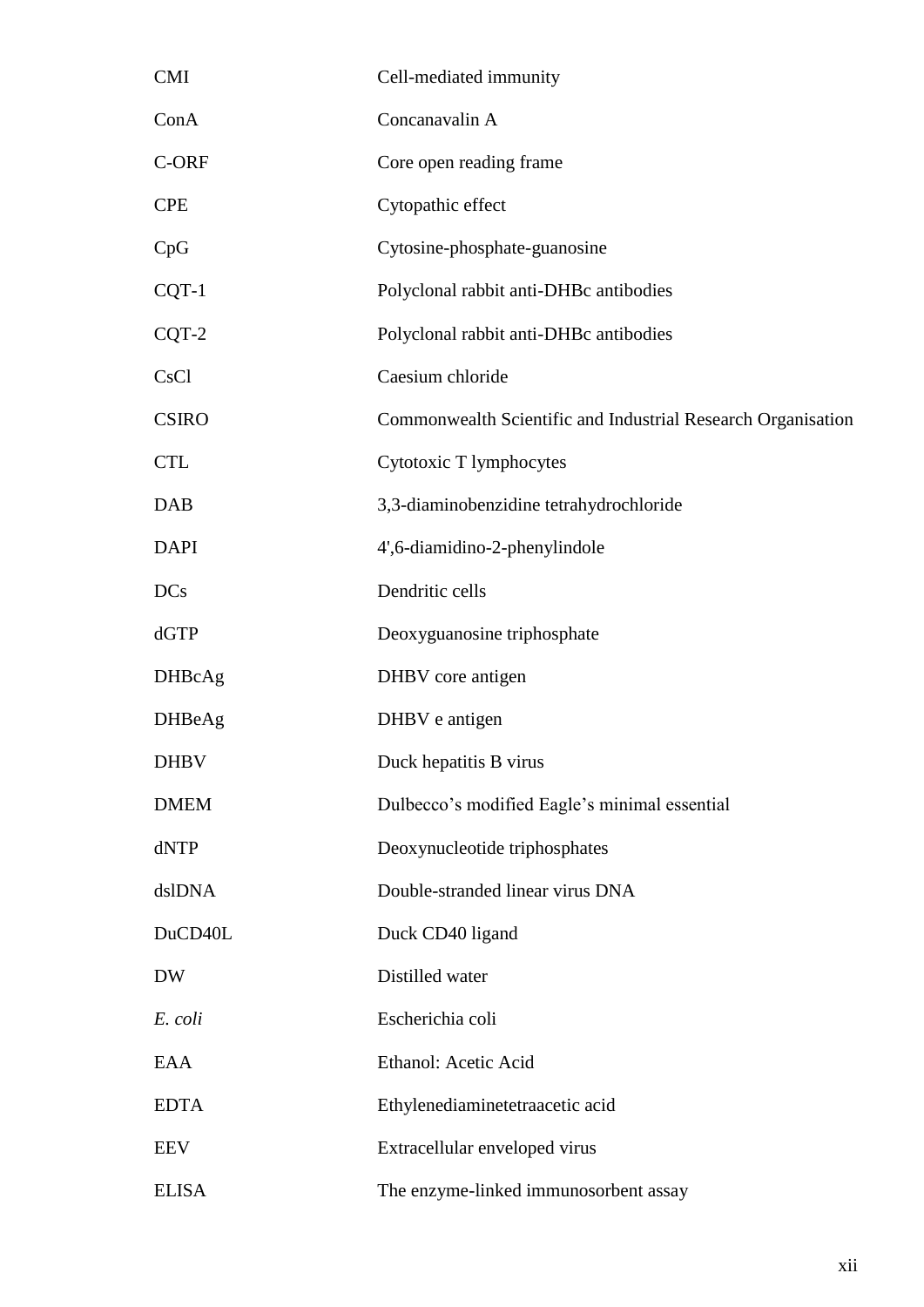| <b>ELISPOT</b>   | The enzyme-linked immunosorbent spot assay |
|------------------|--------------------------------------------|
| <b>ETV</b>       | Entecavir                                  |
| <b>FCA</b>       | Freund's complete adjuvant                 |
| <b>FCS</b>       | Fetal calf serum                           |
| <b>FPV</b>       | Fowl pox virus                             |
| G                | Gauge                                      |
| gm               | Gram                                       |
| g                | Centrifugal force                          |
| <b>GSHV</b>      | Ground squirrel hepatitis virus            |
| HBcAg            | HBV core antigen                           |
| HBeAg            | HBV e antigen                              |
| HBsAg            | HBV surface antigen                        |
| <b>HBSS</b>      | Hanks' balanced salt solution              |
| <b>HBV</b>       | Hepatitis B virus                          |
| <b>HCV</b>       | Hepatitis C virus                          |
| <b>HIV</b>       | Human immunodeficiency virus               |
| hr               | Hour                                       |
| <b>HRP</b>       | Horseradish peroxidase                     |
| i.m.             | Intramuscular                              |
| i.p.             | Intraperitoneal                            |
| i.v.             | Intravenous                                |
| ICAM-1           | <b>Intercellular Adhesion Molecule 1</b>   |
| IF assay         | Immuno-fluorescence assay                  |
| <b>IFN</b>       | Interferon                                 |
| $IFN-g$          | Interferon-gamma                           |
| IFN- $\alpha$    | Interferon-alfa                            |
| IFN- $\alpha$ 2A | Interferon-alfa-2a                         |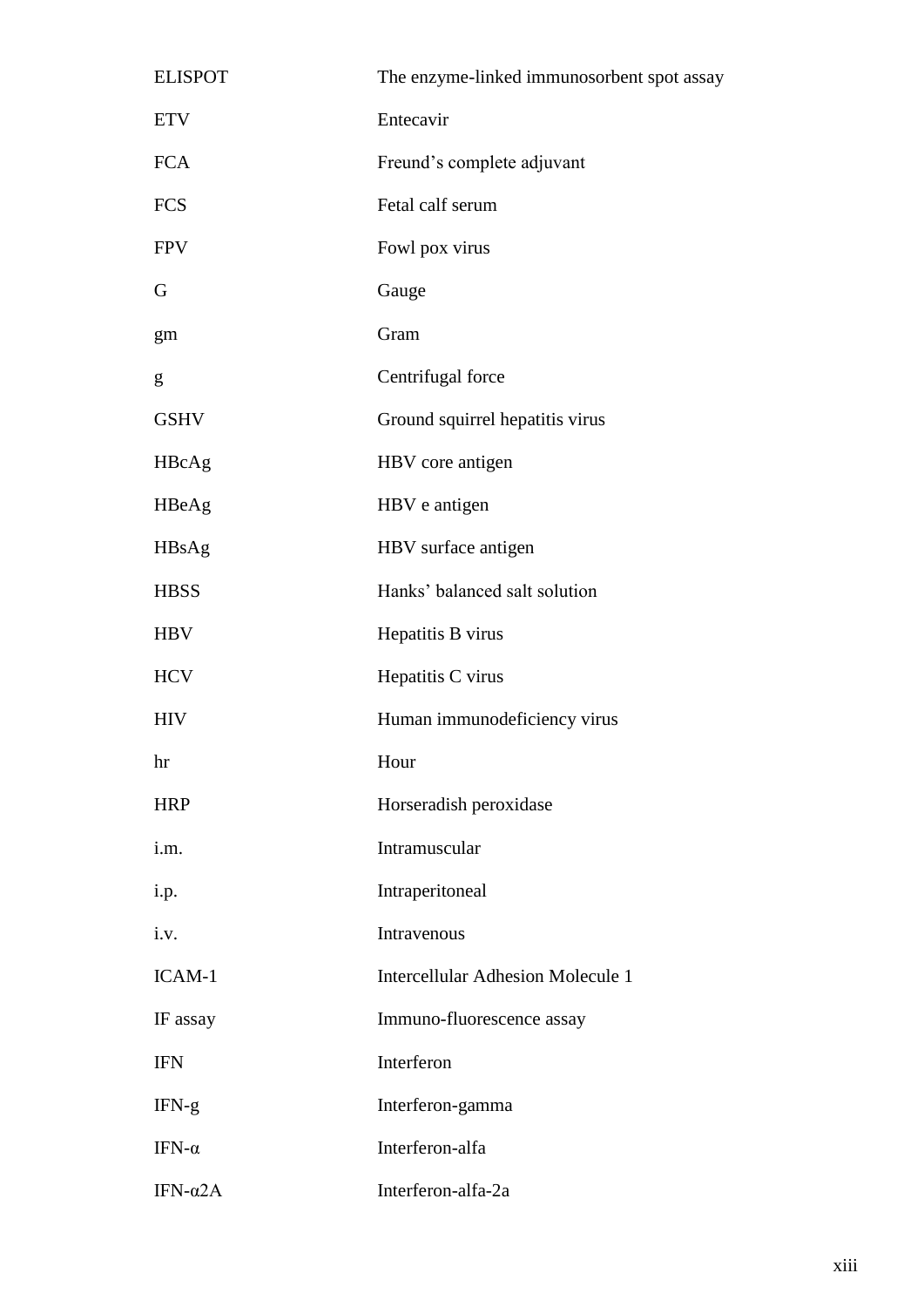| IFN- $\beta$ | Interferon-beta                               |
|--------------|-----------------------------------------------|
| Ig           | Immunoglobulin                                |
| <b>IgY</b>   | Immunoglobulin Y                              |
| $IL-12$      | Interleukin-12                                |
| <b>IMV</b>   | Intracellular mature virus                    |
| <b>IMVS</b>  | Institute of Medical and Veterinary Science   |
| <b>IPTG</b>  | Isopropyl-beta-D-thiogalactopyranoside        |
| <b>ITRs</b>  | Identical inverted terminal repeats           |
| kbp          | Kilo base pair                                |
| kDa          | Kilo Dalton                                   |
| LB           | Luria broth                                   |
| <b>LMH</b>   | Chicken hepatoma cell line                    |
| MAb          | Monoclonal antibodies                         |
| <b>MAbSA</b> | <b>Monoclonal Antibodies SA</b>               |
| MHC-I        | Class I histocompatibility molecules          |
| MHC-II       | Class II histocompatibility molecules         |
| min          | Minute                                        |
| mL           | Millilitre                                    |
| <b>MVA</b>   | Modified vaccinia Ankara                      |
| NA           | Nucleot(s)ide analogues                       |
| NC membrane  | Nitrocellulose membrane                       |
| <b>NCBI</b>  | National Center for Biotechnology Information |
| <b>NDS</b>   | Normal duck serum                             |
| <b>NEB</b>   | <b>New England Biolabs</b>                    |
| <b>NGS</b>   | Normal goat serum                             |
| <b>NHMRC</b> | National Health and Medical Research Council  |
| NK           | Natural Killer                                |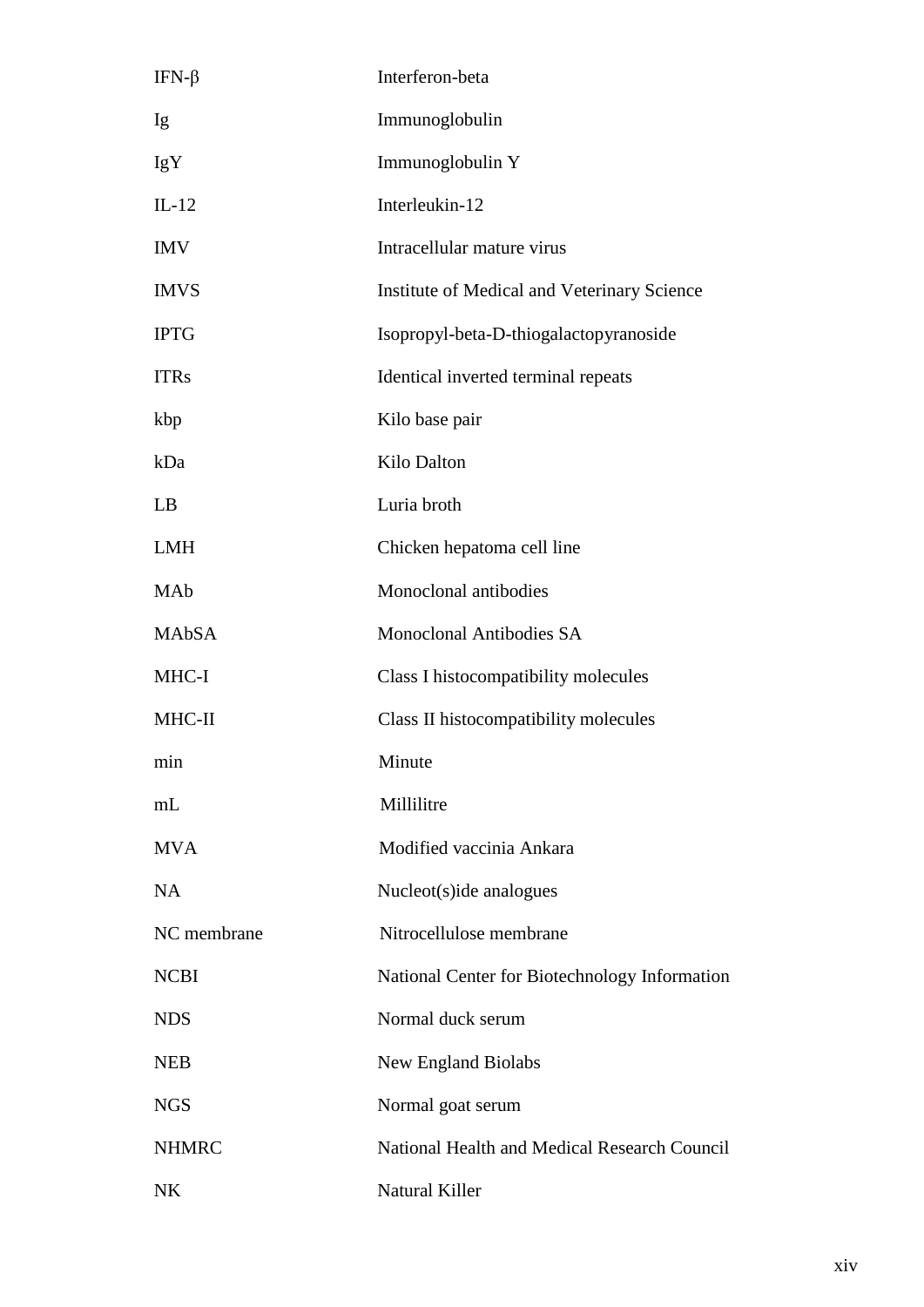| $NK-T$           | Natural Killer T-cell                           |
|------------------|-------------------------------------------------|
| <b>NLS</b>       | Nuclear localization signal                     |
| <b>NMS</b>       | Normal mouse serum                              |
| N <sub>O</sub>   | Nitric Oxide                                    |
| <b>NPC</b>       | Nuclear pore complexes                          |
| <b>NRS</b>       | Normal rabbit serum                             |
| <b>NSS</b>       | Normal sheep serum                              |
| <b>NTCP</b>      | Sodium taurocholate co-transporting polypeptide |
| O/N              | Over night                                      |
| <b>OPD</b>       | O-phenylenediamine dihydrochloride              |
| <b>ORF</b>       | Open reading frame                              |
| $\boldsymbol{p}$ | $p$ -value                                      |
| p.c.             | Post challenge                                  |
| p.f.u            | Plaque forming unit                             |
| p.i.             | Post-infection                                  |
| <b>PAGE</b>      | Polyacrylamide Gel Electrophoresis              |
| PB               | Phosphate buffer                                |
| <b>PBMC</b>      | Peripheral blood mononuclear cells              |
| <b>PBS</b>       | Phosphate buffered saline                       |
| PBS-T            | Phosphate buffered saline-Tween                 |
| <b>PCEF</b>      | Primary chicken embryonic fibroblasts           |
| <b>PCR</b>       | Polymerase chain reaction                       |
| <b>PDEF</b>      | Primary duck embryonic fibroblasts              |
| Peg              | Pegylated                                       |
| Pg-RNA           | Pre-genomic RNA                                 |
| <b>PHA</b>       | Phytohemagglutinin M                            |
| Pol              | Polymerase                                      |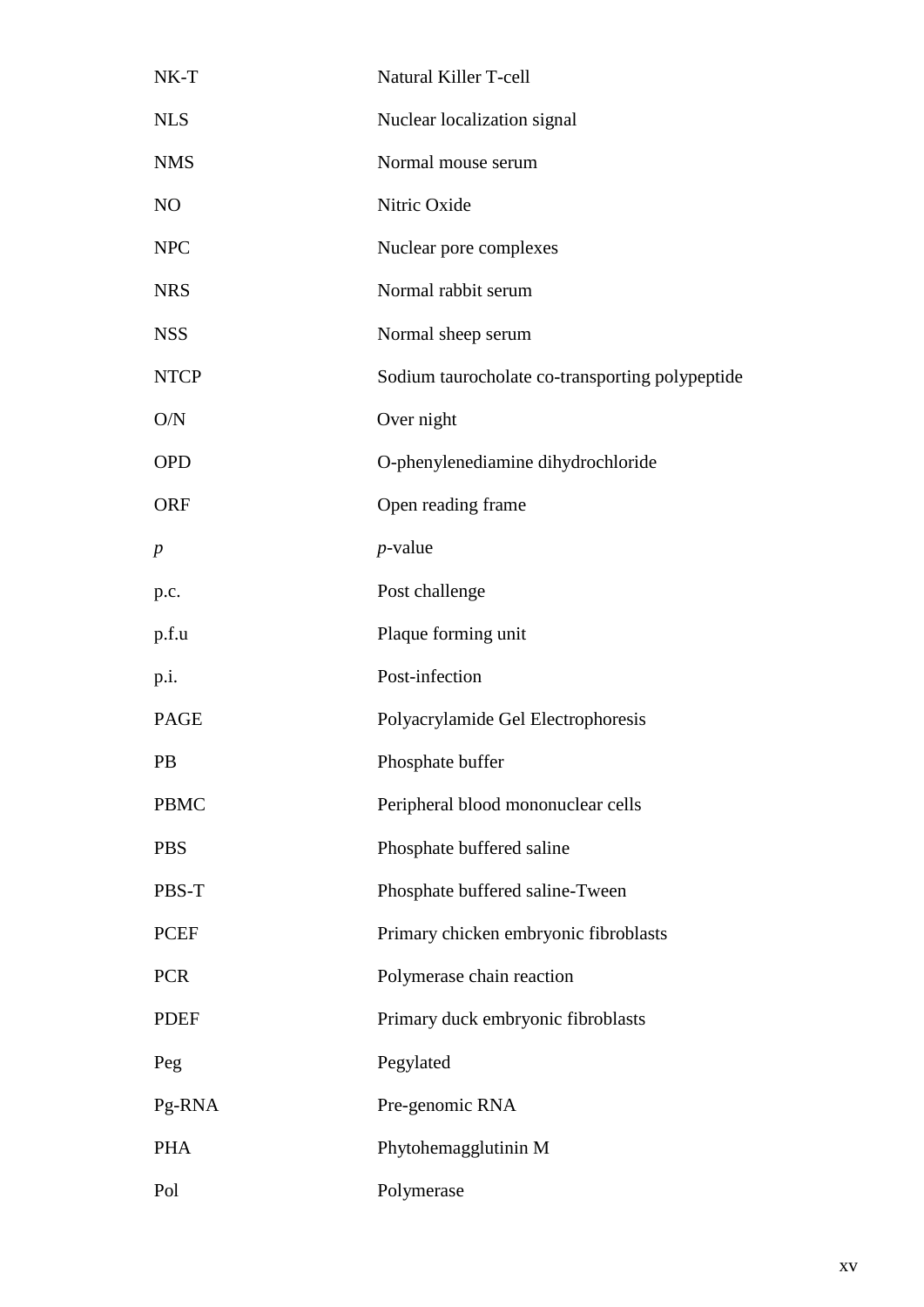| P-ORF           | Polymerase open reading frame                     |
|-----------------|---------------------------------------------------|
| PreC            | Pre-core                                          |
| $pre-S/S$       | Pre-surface                                       |
| <b>PS</b>       | Pre-surface                                       |
| <b>PRR</b>      | Pattern recognition receptors                     |
| qPCR            | Quantitative PCR                                  |
| qRT-PCR         | Quantitative reverse transcription PCR            |
| R39408          | Polyclonal rabbit anti-DHBc antibodies            |
| rcDNA           | Relaxed circular DNA                              |
| <b>RE</b>       | <b>Restriction Endonuclease</b>                   |
| rFPV            | <b>Recombinant FPV</b>                            |
| $rFPV-124$      | rFPV-DHBV strains expressing DHBV core            |
| $rFPV-125$      | rFPV-DHBV strains expressing pre-surface antigens |
| rFPV-DHBc       | rFPV-DHBV strains expressing DHBV core            |
| rFPV-DHBpre-S/S | rFPV-DHBV strains expressing pre-surface antigens |
| rFPV-DHBV       | rFPV strains expressing DHBV antigens             |
| <b>RGHBV</b>    | Ross' goose hepatitis B virus                     |
| rHBsAg          | <b>Recombinant HBsAg</b>                          |
| <b>RIDNA</b>    | Replicative intermediate DNA                      |
| <b>RT</b>       | Room temperature                                  |
| S               | Surface                                           |
| s.c.            | Subcutaneous                                      |
| <b>SDS</b>      | Sodium dodecyl sulphate                           |
| Sec             | Second                                            |
| <b>SGHBV</b>    | Snow goose hepatitis virus                        |
| SOC medium      | Super optimal culture medium                      |
| S-ORF           | Surface open reading frame                        |